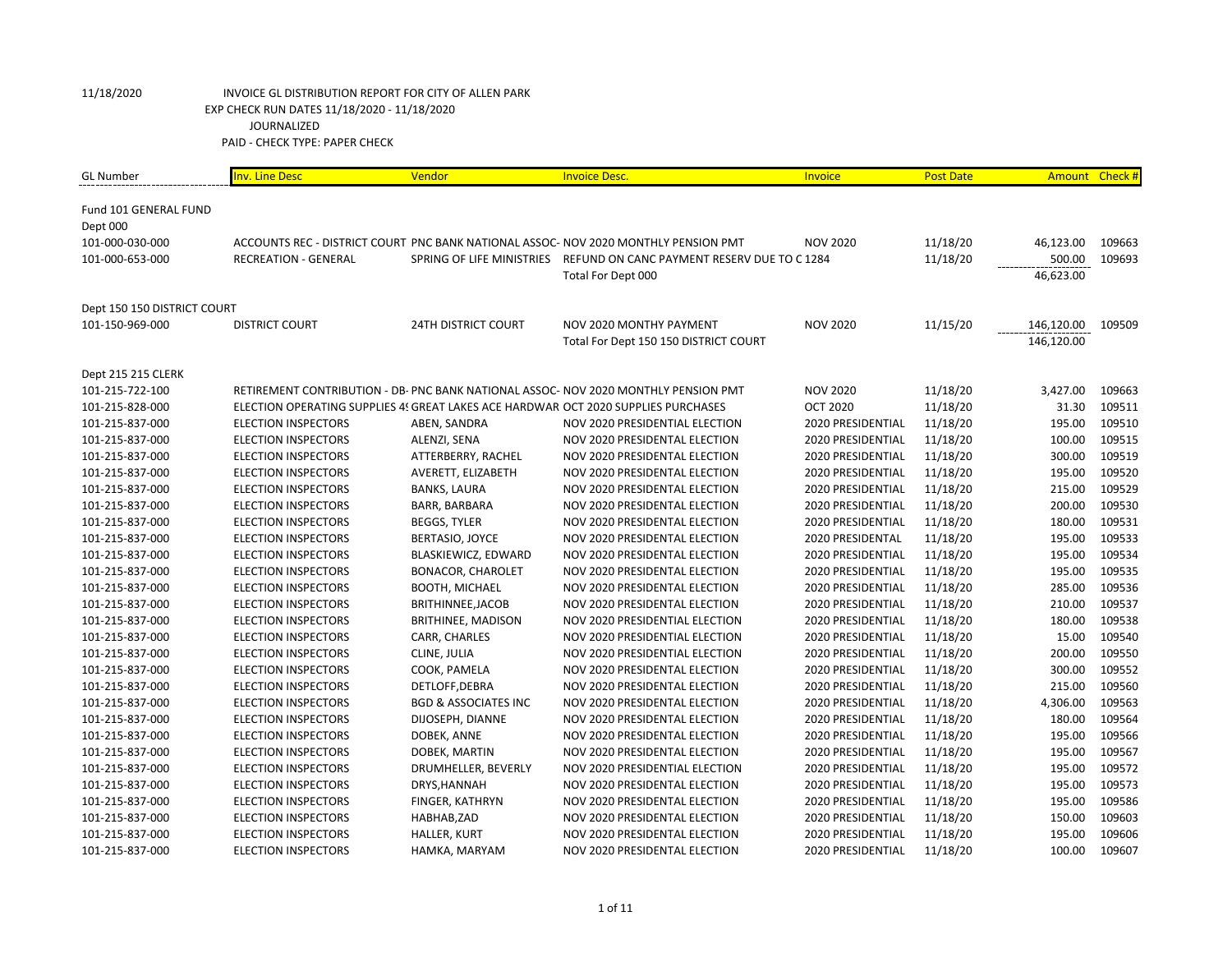| <b>GL Number</b> | <b>Inv. Line Desc</b>      | Vendor                   | <b>Invoice Desc.</b>           | Invoice           | <b>Post Date</b> | Amount   | Check # |
|------------------|----------------------------|--------------------------|--------------------------------|-------------------|------------------|----------|---------|
| 101-215-837-000  | <b>ELECTION INSPECTORS</b> | HAYDON, CHIRISTINE       | NOV 2020 PRESIDENTAL ELECTION  | 2020 PRESIDENTIAL | 11/18/20         | 195.00   | 109608  |
| 101-215-837-000  | <b>ELECTION INSPECTORS</b> | HAYDON, DONALD           | NOV 2020 PRESIDENTAL ELECTION  | 2020 PRESIDENTIAL | 11/18/20         | 215.00   | 109609  |
| 101-215-837-000  | <b>ELECTION INSPECTORS</b> | HERNANDEZ, PEGGY         | NOV 2020 PRESIDENTAL ELECTION  | 2020 PRESIDENTAL  | 11/18/20         | 215.00   | 109610  |
| 101-215-837-000  | <b>ELECTION INSPECTORS</b> | HOPPER, GLENDA           | NOV 2020 PRESIDENTAL ELECTION  | 2020 PRESIDENTIAL | 11/18/20         | 195.00   | 109612  |
| 101-215-837-000  | ELECTION INSPECTORS        | HUNT, BRENT              | NOV 2020 PRESIDENTAL ELECTION  | 2020 PRESIDENTAL  | 11/18/20         | 195.00   | 109613  |
| 101-215-837-000  | <b>ELECTION INSPECTORS</b> | HUNT, MAX                | NOV 2020 PRESIDENTAL ELECTION  | 2020 PRESIDENTIAL | 11/18/20         | 495.00   | 109614  |
| 101-215-837-000  | <b>ELECTION INSPECTORS</b> | JACKSON, LINDA           | NOV 2020 PRESIDENTAL ELECTION  | 2020 PRESIDENTIAL | 11/18/20         | 195.00   | 109618  |
| 101-215-837-000  | <b>ELECTION INSPECTORS</b> | JOHNS, LISA              | NOV 2020 PRESIDENTIAL ELECTION | 2020 PRESIDENTIAL | 11/18/20         | 265.00   | 109620  |
| 101-215-837-000  | <b>ELECTION INSPECTORS</b> | JURKO, STEPHEN           | NOV 2020 PRESIDENTAL ELECTION  | 2020 PRESIDENTIAL | 11/18/20         | 215.00   | 109622  |
| 101-215-837-000  | <b>ELECTION INSPECTORS</b> | KALICKI, JEFFREY         | NOV 2020 PRESIDENTAL ELECTION  | 2020 PRESIDENTIAL | 11/18/20         | 180.00   | 109623  |
| 101-215-837-000  | <b>ELECTION INSPECTORS</b> | KAMALAY, KIMBERLY        | NOV 2020 PRESIDENTAL ELECTION  | 2020 PRESIDENTIAL | 11/18/20         | 180.00   | 109624  |
| 101-215-837-000  | <b>ELECTION INSPECTORS</b> | <b>KNICK, NANCY</b>      | NOV 2020 PRESIDENTIAL ELECTION | 2020 PRESIDENTIAL | 11/18/20         | 195.00   | 109625  |
| 101-215-837-000  | ELECTION INSPECTORS        | KULCZYSKI, STACEY        | NOV 2020 PRESIDENTAL ELECTION  | 2020 PRESIDENTIAL | 11/18/20         | 195.00   | 109627  |
| 101-215-837-000  | <b>ELECTION INSPECTORS</b> | LACY, NANCY              | NOV 2020 PRESIDENTIAL ELECTION | 2020 PRESIDENTIAL | 11/18/20         | 195.00   | 109628  |
| 101-215-837-000  | <b>ELECTION INSPECTORS</b> | LUECKE, MARIE            | NOV 2020 PRESIDENTIAL ELECTION | 2020 PRESIDENTIAL | 11/18/20         | 195.00   | 109632  |
| 101-215-837-000  | <b>ELECTION INSPECTORS</b> | MAGUSIN, SANDRA          | NOV 2020 PRESIDENTIAL ELECTION | 2020 PRESIDENTIAL | 11/18/20         | 195.00   | 109634  |
| 101-215-837-000  | ELECTION INSPECTORS        | MAHANIC, LINDA           | NOV 2020 PRESIDENTAL ELECTION  | 2020 PRESIDENTIAL | 11/18/20         | 215.00   | 109635  |
| 101-215-837-000  | <b>ELECTION INSPECTORS</b> | MAHANIC, ROGER           | NOV 2020 PRESIDENTAL ELECTION  | 2020 PRESIDENTIAL | 11/18/20         | 215.00   | 109636  |
| 101-215-837-000  | <b>ELECTION INSPECTORS</b> | MATULONIS, CHERYL        | NOV 2020 PRESIDENTAL ELECTION  | 2020 PRESIDENTIAL | 11/18/20         | 195.00   | 109637  |
| 101-215-837-000  | ELECTION INSPECTORS        | MCCABE, JOYCE            | NOV 2020 PRESIDENTIAL ELECTION | 2020 PRESIDENTIAL | 11/18/20         | 195.00   | 109638  |
| 101-215-837-000  | <b>ELECTION INSPECTORS</b> | MCISAAC, MARY            | NOV 2020 PRESIDENTAL ELECTION  | 2020 PRESIDENTIAL | 11/18/20         | 195.00   | 109639  |
| 101-215-837-000  | <b>ELECTION INSPECTORS</b> | MCLELLAN, DEBORAH        | NOV 2020 PRESIDENTIAL ELECTION | 2020 PRESIDENTIAL | 11/18/20         | 215.00   | 109640  |
| 101-215-837-000  | <b>ELECTION INSPECTORS</b> | MORGAN, ROBIN            | NOV 2020 PRESIDENTIAL ELECTION | 2020 PRESIDENTIAL | 11/18/20         | 250.00   | 109644  |
| 101-215-837-000  | <b>ELECTION INSPECTORS</b> | <b>MORRISON, TRACY</b>   | NOV 2020 PRESIDENTIAL ELECTION | 2020 PRESIDENTIAL | 11/18/20         | 195.00   | 109645  |
| 101-215-837-000  | <b>ELECTION INSPECTORS</b> | MOUSSEAU, RACHEL         | NOV 2020 PRESIDENTAL ELECTION  | 2020 PRESIDENTIAL | 11/18/20         | 195.00   | 109646  |
| 101-215-837-000  | <b>ELECTION INSPECTORS</b> | <b>OUELLETTE, JUDITH</b> | NOV 2020 PRESIDENTIAL ELECTION | 2020 PRESIDENTIAL | 11/18/20         | 15.00    | 109653  |
| 101-215-837-000  | <b>ELECTION INSPECTORS</b> | PALMISANO JOSEPH         | NOV 2020 PRESIDENTAL ELECTION  | 2020 PRESIDENTAL  | 11/18/20         | 195.00   | 109654  |
| 101-215-837-000  | <b>ELECTION INSPECTORS</b> | PARA, MATTHEW            | NOV 2020 PRESIDENTAL ELECTION  | 2020 PRESIDENTIAL | 11/18/20         | 2,655.00 | 109655  |
| 101-215-837-000  | <b>ELECTION INSPECTORS</b> | PEDENELLI, MARGARET      | NOV 2020 PRESIDENTIAL ELECTION | 2020 PRESIDENTIAL | 11/18/20         | 195.00   | 109656  |
| 101-215-837-000  | <b>ELECTION INSPECTORS</b> | PETTIT, NICOLE           | NOV 2020 PRESIDENTAL ELECTION  | 2020 PRESIDENTIAL | 11/18/20         | 300.00   | 109657  |
| 101-215-837-000  | <b>ELECTION INSPECTORS</b> | PFAFFLIN, JAMES          | NOV 2020 PRESIDENTAL ELECTION  | 2020 PRESIDENTIAL | 11/18/20         | 195.00   | 109659  |
| 101-215-837-000  | <b>ELECTION INSPECTORS</b> | PHILIP, PHILIP           | NOV 2020 PRESIDENTAL ELECTION  | 2020 PRESIDENTIAL | 11/18/20         | 15.00    | 109660  |
| 101-215-837-000  | <b>ELECTION INSPECTORS</b> | PICKETT, SANDRA          | NOV 2020 PRESIDENTAL ELECTION  | 2020 PRESIDENTAL  | 11/18/20         | 195.00   | 109661  |
| 101-215-837-000  | <b>ELECTION INSPECTORS</b> | PINKOWSKI, KELLY         | NOV 2020 PRESIDENTIAL ELECTION | 2020 PRESIDENTIAL | 11/18/20         | 195.00   | 109662  |
| 101-215-837-000  | <b>ELECTION INSPECTORS</b> | RAFTIS, ABIGAIL          | NOV 2020 PRESIDENTAL ELECTION  | 2020 PRESIDENTIAL | 11/18/20         | 195.00   | 109668  |
| 101-215-837-000  | <b>ELECTION INSPECTORS</b> | RAFTIS, LIA              | NOV 2020 PRESIDENTIAL ELECTION | 2020 PRESIDENTIAL | 11/18/20         | 195.00   | 109669  |
| 101-215-837-000  | <b>ELECTION INSPECTORS</b> | REAGAN, TIMOTHY          | NOV 2020 PRESIDENTAL ELECTION  | 2020 PRESIDENTIAL | 11/18/20         | 195.00   | 109672  |
| 101-215-837-000  | <b>ELECTION INSPECTORS</b> | REDICK, LISA             | NOV 2020 PRESIDENTAL ELECTION  | 2020 PRESIDENTIAL | 11/18/20         | 195.00   | 109673  |
| 101-215-837-000  | <b>ELECTION INSPECTORS</b> | REED, CELESTE            | NOV 2020 PRESIDENTAL ELECTION  | 2020 PRESIDENTIAL | 11/18/20         | 195.00   | 109674  |
| 101-215-837-000  | <b>ELECTION INSPECTORS</b> | REYNOLDS, SANDRA         | NOV 2020 PRESIDENTIAL ELECTION | 2020 PRESIDENTIAL | 11/18/20         | 265.00   | 109675  |
| 101-215-837-000  | <b>ELECTION INSPECTORS</b> | RIGHETTI, RITA           | NOV 2020 PRESIDENTAL ELECTION  | 2020 PRESIDENTIAL | 11/18/20         | 215.00   | 109676  |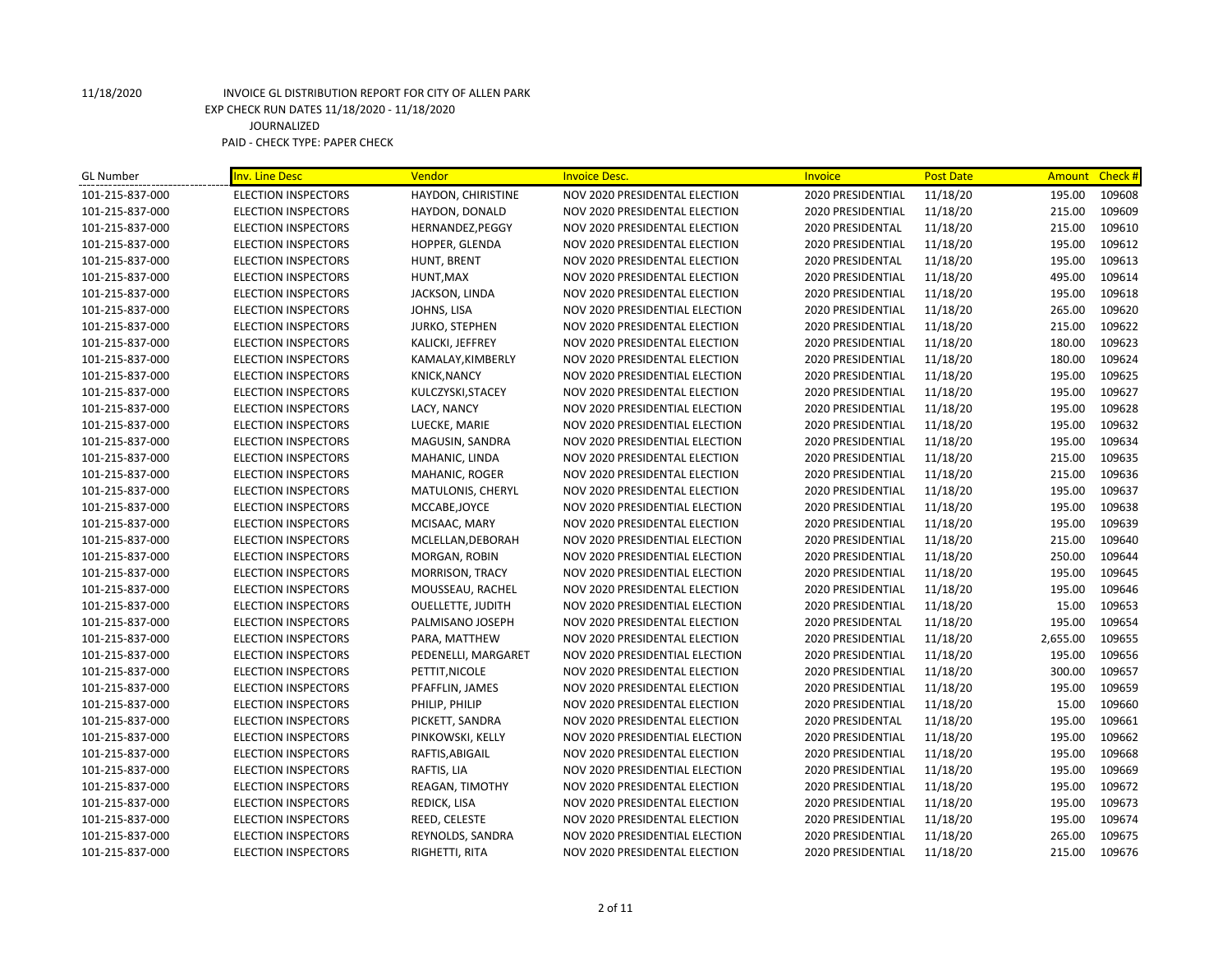| <b>GL Number</b>            | Inv. Line Desc                                   | Vendor                   | <b>Invoice Desc.</b>                                                        | <b>Invoice</b>    | <b>Post Date</b> |           | Amount Check # |
|-----------------------------|--------------------------------------------------|--------------------------|-----------------------------------------------------------------------------|-------------------|------------------|-----------|----------------|
| 101-215-837-000             | <b>ELECTION INSPECTORS</b>                       | ROELOFS, KAREN           | NOV 2020 PRESIDENTIAL ELECTION                                              | 2020 PRESIDENTIAL | 11/18/20         | 215.00    | 109678         |
| 101-215-837-000             | <b>ELECTION INSPECTORS</b>                       | ROMAN, ELLEN             | NOV 2020 PRESIDENTAL ELECTION                                               | 2020 PRESIDENTIAL | 11/18/20         | 195.00    | 109679         |
| 101-215-837-000             | <b>ELECTION INSPECTORS</b>                       | SEASOCK, PHILLIP         | NOV 2020 PRESIDENTAL ELECTION                                               | 2020 PRESIDENTIAL | 11/18/20         | 195.00    | 109682         |
| 101-215-837-000             | <b>ELECTION INSPECTORS</b>                       | SIMMS, ALEXIS            | NOV 2020 PRESIDENTAL ELECTION                                               | 2020 PRESIDENTIAL | 11/18/20         | 195.00    | 109686         |
| 101-215-837-000             | <b>ELECTION INSPECTORS</b>                       | SMITH, MATTHEW           | NOV 2020 PRESIDENTAL ELECTION                                               | 2020 PRESIDENTIAL | 11/18/20         | 300.00    | 109689         |
| 101-215-837-000             | <b>ELECTION INSPECTORS</b>                       | SNIDER, JULIE            | NOV 2020 PRESIDENTAL ELECTION                                               | 2020 PRESIDENTIAL | 11/18/20         | 180.00    | 109690         |
| 101-215-837-000             | <b>ELECTION INSPECTORS</b>                       | SNIDER, MARIA            | NOV 2020 PRESIDENTAL ELECTION                                               | 2020 PRESIDENTIAL | 11/18/20         | 180.00    | 109691         |
| 101-215-837-000             | <b>ELECTION INSPECTORS</b>                       | SOKEL, ELIZABETH         | NOV 2020 PRESIDENTIAL ELECTION                                              | 2020 PRESIDENTIAL | 11/18/20         | 195.00    | 109692         |
| 101-215-837-000             | <b>ELECTION INSPECTORS</b>                       | STEFFES, TONNI           | NOV 2020 PRESIDENTIAL ELECTION                                              | 2020 PRESIDENTIAL | 11/18/20         | 195.00    | 109695         |
| 101-215-837-000             | <b>ELECTION INSPECTORS</b>                       | TANNER, CLAUDIA          | NOV 2020 PRESIDENTAL ELECTION                                               | 2020 PRESIDENTIAL | 11/18/20         | 180.00    | 109697         |
| 101-215-837-000             | <b>ELECTION INSPECTORS</b>                       | TEJADA, MARIA            | NOV 2020 PRESIDENTAL ELECTION                                               | 2020 PRESIDENTIAL | 11/18/20         | 195.00    | 109698         |
| 101-215-837-000             | <b>ELECTION INSPECTORS</b>                       | THOMAS, C.T.             | NOV 2020 PRESIDENTAL ELECTION                                               | 2020 PRESIDENTIAL | 11/18/20         | 3,510.50  | 109699         |
| 101-215-837-000             | <b>ELECTION INSPECTORS</b>                       | VELASQUEX, ALEXA         | NOV 2020 PRESIDENTAL ELECTION                                               | 2020 PRESIDENTIAL | 11/18/20         | 300.00    | 109703         |
| 101-215-837-000             | <b>ELECTION INSPECTORS</b>                       | VICTORIA, JULIE          | NOV 2020 PRESIDENTAL ELECTION                                               | 2020 PRESIDENTAL  | 11/18/20         | 195.00    | 109710         |
| 101-215-837-000             | <b>ELECTION INSPECTORS</b>                       | WERTZ, MORGAN            | NOV 2020 PRESIDENTAL ELECTION                                               | 2020 PRESIDENTIAL | 11/18/20         | 195.00    | 109714         |
| 101-215-837-000             | <b>ELECTION INSPECTORS</b>                       | WILLSON, LORETTA         | NOV 2020 PRESIDENTAL ELECTION                                               | 2020 PRESIDENTIAL | 11/18/20         | 195.00    | 109715         |
| 101-215-837-000             | <b>ELECTION INSPECTORS</b>                       | WISNER, TABITHA          | NOV 2020 PRESIDENTAL ELECTION                                               | 2020 PRESIDENTIAL | 11/18/20         | 300.00    | 109716         |
| 101-215-837-000             | <b>ELECTION INSPECTORS</b>                       | ZIELMAN, KATHLEEN        | NOV 2020 PRESIDENTAL ELECTION                                               | 2020 PRESIDENTIAL | 11/18/20         | 195.00    | 109717         |
| 101-215-837-000             | <b>ELECTION INSPECTORS</b>                       | <b>FLEMING JOHN</b>      | NOV 2020 PRESIDENTAL ELECTION                                               | 2020 PRESIDENTIAL | 11/18/20         | 265.00    | 109718         |
| 101-215-837-000             | <b>ELECTION INSPECTORS</b>                       | FRANKLIN, LORA           | NOV 2020 PRESIDENTIAL ELECTION                                              | 2020 PRESIDENTIAL | 11/18/20         | 195.00    | 109719         |
| 101-215-837-000             | <b>ELECTION INSPECTORS</b>                       | <b>FULTON, NICK</b>      | NOV 2020 PRESIDENTAL ELECTION                                               | 2020 PRESIDENTIAL | 11/18/20         | 210.00    | 109720         |
| 101-215-837-000             | <b>ELECTION INSPECTORS</b>                       | <b>GAWORECKI, TINA</b>   | NOV 2020 PRESIDENTIAL ELECTION                                              | 2020 PRESIDENTIAL | 11/18/20         | 195.00    | 109724         |
| 101-215-837-000             | <b>ELECTION INSPECTORS</b>                       | GOULASARIAN, ALIANA      | NOV 2020 PRESIDENTAL ELECTION                                               | 2020 PRESIDENTIAL | 11/18/20         | 180.00    | 109727         |
| 101-215-837-000             | <b>ELECTION INSPECTORS</b>                       | <b>GRANEY, BLANCHE M</b> | NOV 2020 PRESIDENTIAL ELECTION                                              | 2020 PRESIDENTIAL | 11/18/20         | 195.00    | 109728         |
| 101-215-837-000             | <b>ELECTION INSPECTORS</b>                       | <b>GRANEY EDWARD</b>     | NOV 2020 PRESIDENTIAL ELECTION                                              | 2020 PRESIDENTIAL | 11/18/20         | 195.00    | 109729         |
| 101-215-837-000             | <b>ELECTION INSPECTORS</b>                       | GRAVLIN, MELISSA         | NOV 2020 PRESIDENTAL ELECTION                                               | 2020 PRESIDENTIAL | 11/18/20         | 195.00    | 109730         |
| 101-215-837-000             | <b>ELECTION INSPECTORS</b>                       | GROSE, JAMES             | NOV 2020 PRESIDENTAL ELECTION                                               | 2020 PRESIDENTIAL | 11/18/20         | 288.00    | 109731         |
| 101-215-837-000             | <b>ELECTION INSPECTORS</b>                       | <b>GROSE, ROBERTA</b>    | NOV 2020 PRESIDENTAL ELECTION                                               | 2020 PRESIDENTIAL | 11/18/20         | 195.00    | 109732         |
| 101-215-934-000             | <b>TELEPHONE CLERK</b>                           | <b>VERIZON WIRELESS</b>  | CITY PHONE SERVICES 10/2-11/01/20                                           | 9866007030        | 11/18/20         | 49.25     | 109707         |
|                             |                                                  |                          | Total For Dept 215 215 CLERK                                                |                   |                  | 32,822.05 |                |
| Dept 221 221 ADMINISTRATION |                                                  |                          |                                                                             |                   |                  |           |                |
| 101-221-828-000             | <b>LABOR ATTORNEY</b>                            |                          | SECREST, WARDLE, LYNCH, H. OCT 2020 LABOR ATTORNEY FEE'S R PILLAR           | 1393366           | 11/18/20         | 35,756.00 | 109685         |
| 101-221-828-000             | <b>LABOR ATTORNEY</b>                            |                          | SECREST, WARDLE, LYNCH, H. OCT 2020 LABOR ATTORNEY SERVICES D COVEF 1393367 |                   | 11/18/20         | 627.00    | 109685         |
| 101-221-900-000             | PRINTING AND PUBLISHING #6406 21ST CENTURY MEDIA |                          | OCT 2020 ADVERTISING SERVICES #640621                                       | 10-1-20-10-31-20  | 11/18/20         | 1,461.17  | 109508         |
| 101-221-934-000             | KYOCERA EQUIPMENT RENTAL                         | DE LAGE LANDEN INC       | KYOCERA PRINTER SERVICES 11/23-12/22/20                                     | 70257146          | 11/18/20         | 536.47    | 109558         |
|                             |                                                  |                          | Total For Dept 221 221 ADMINISTRATION                                       |                   |                  | 38,380.64 |                |
| Dept 230 230 FINANCE        |                                                  |                          |                                                                             |                   |                  |           |                |
| 101-230-808-000             | <b>CITY AUDITOR</b>                              | LEWIS & ELLIS INC        | FASB 74/75 ACTUARIAL SERV FISCAL YR 2019-2 AP6402020-001                    |                   | 11/18/20         | 9,500.00  | 109629         |
|                             |                                                  |                          | Total For Dept 230 230 FINANCE                                              |                   |                  | 9,500.00  |                |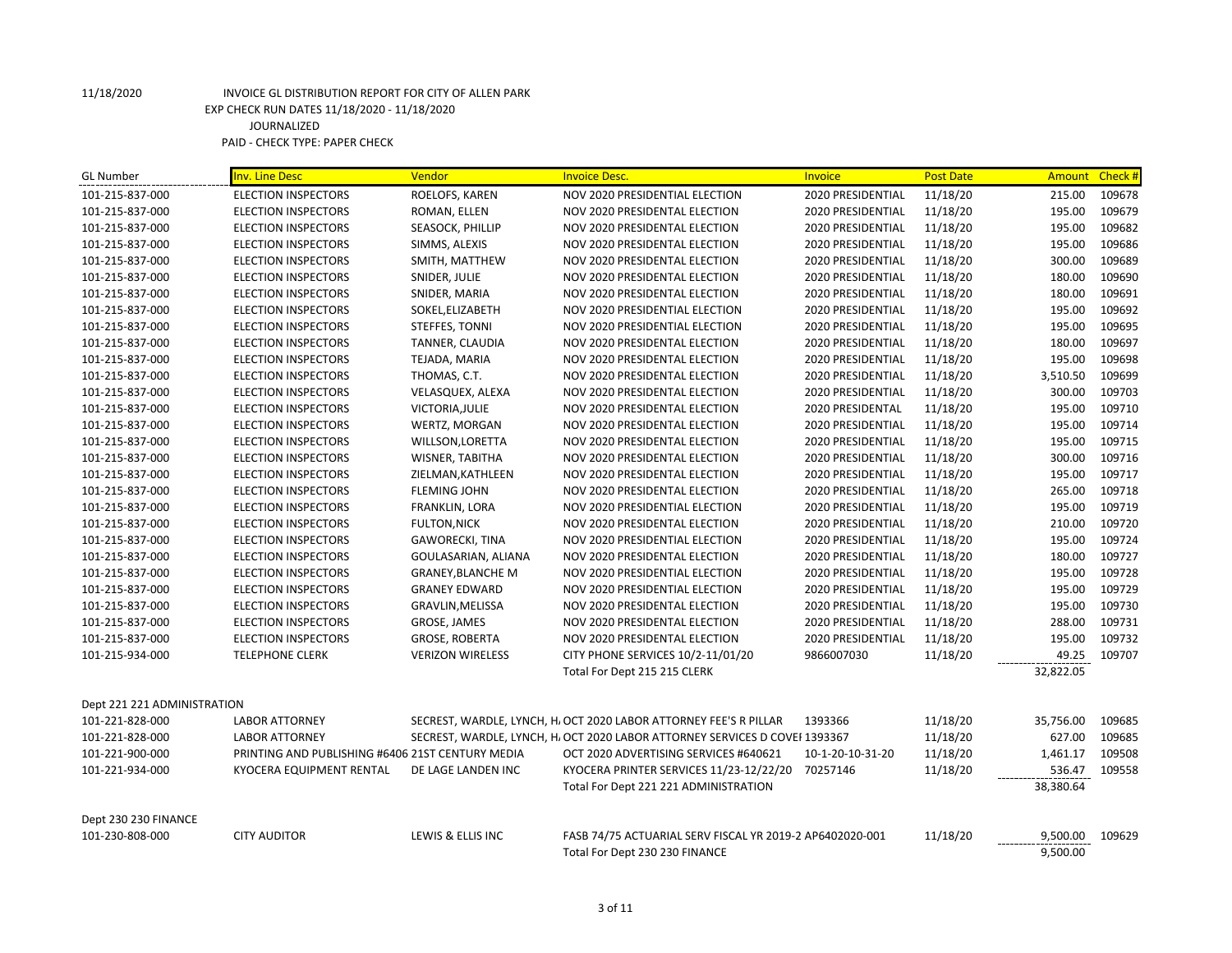| <b>GL Number</b>               | <b>Inv. Line Desc</b>                                      | Vendor                                        | <b>Invoice Desc.</b>                                                                                   | Invoice                | <b>Post Date</b> | Amount Check # |        |
|--------------------------------|------------------------------------------------------------|-----------------------------------------------|--------------------------------------------------------------------------------------------------------|------------------------|------------------|----------------|--------|
|                                |                                                            |                                               |                                                                                                        |                        |                  |                |        |
| Dept 253 253 TREASURER         |                                                            |                                               |                                                                                                        |                        |                  |                |        |
| 101-253-730-000                | <b>GENERAL POSTAGE</b>                                     | <b>POSTMASTER</b>                             | POSTAGE FOR 2020 WINTER TAXES                                                                          | 2020 WINTER TX         | 11/18/20         | 4,000.00       | 109665 |
|                                |                                                            |                                               | Total For Dept 253 253 TREASURER                                                                       |                        |                  | 4,000.00       |        |
| Dept 263 263 CITY HALL         |                                                            |                                               |                                                                                                        |                        |                  |                |        |
| 101-263-853-000                | TELEPHONE BOB GRAHAM                                       | <b>VERIZON WIRELESS</b>                       | CITY PHONE SERVICES 10/2-11/01/20                                                                      | 9866007030             | 11/18/20         | 49.93          | 109707 |
| 101-263-920-000                | UTILITIES-15915 SOUTHFIELD                                 | <b>DTE ENERGY</b>                             | ELECTRIC SERVICES 9/25-11/6/20                                                                         | 11182020               | 11/18/20         | 7,759.24       | 109579 |
| 101-263-931-000                | <b>BUILDING MAINTENANCE 4926</b>                           |                                               | GREAT LAKES ACE HARDWAR OCT 2020 SUPPLIES PURCHASES                                                    | <b>OCT 2020</b>        | 11/18/20         | 698.79         | 109511 |
| 101-263-931-000                | <b>BUILDING MAINTENANCE CITY HAICINTAS CORPORATION-300</b> |                                               | RUG SERVICES FOR CITY HALL & POLICE DEPT 1 4066725312                                                  |                        | 11/18/20         | 135.93         | 109546 |
| 101-263-931-000                | <b>BUILDING MAINTENANCE CITY HAICINTAS CORPORATION-300</b> |                                               | RUG SERVICES FOR CITY HALL & POLICE DEPT 1 4066043940                                                  |                        | 11/18/20         | 135.93         | 109546 |
| 101-263-931-000                | <b>BUILDING MAINTENANCE CITY HAICINTAS CORPORATION-300</b> |                                               | RUG SERVICES FOR CITY HALL & POLICE DEPT 1 4067679569                                                  |                        | 11/18/20         | 135.93         | 109546 |
| 101-263-931-000                | <b>BUILDING MAINTENANCE</b>                                | <b>HINCKLEY SPRINGS</b>                       | NOV 2020 FILTRATION SYSTEM RENTAL                                                                      | 17305203110620         | 11/18/20         | 24.95          | 109611 |
|                                |                                                            |                                               | Total For Dept 263 263 CITY HALL                                                                       |                        |                  | 8,940.70       |        |
| Dept 277 CABLE/IT              |                                                            |                                               |                                                                                                        |                        |                  |                |        |
| 101-277-934-500                |                                                            |                                               | IT SERVICES DEDICATED TUESDAY EXPERT TECHNOLOGY SERVIC IT SERVICES FOR DEDICATED TUESDAY 10/25-1 03028 |                        | 11/18/20         | 1,280.00       | 109585 |
| 101-277-984-000                | COMPUTER EQUIPMENT/SOFTWA DOMAIN LISTING                   |                                               | ANNUAL WEBSITE LISTING 12/15/20-12/14/21 242-1848                                                      |                        | 11/18/20         | 228.00         | 109569 |
|                                |                                                            |                                               | Total For Dept 277 CABLE/IT                                                                            |                        |                  | 1,508.00       |        |
|                                |                                                            |                                               |                                                                                                        |                        |                  |                |        |
| Dept 305 305 POLICE DEPARTMENT |                                                            |                                               |                                                                                                        |                        |                  |                |        |
| 101-305-722-100                |                                                            |                                               | RETIREMENT CONTRIBUTION - DB- PNC BANK NATIONAL ASSOC- NOV 2020 MONTHLY PENSION PMT                    | <b>NOV 2020</b>        | 11/18/20         | 84,391.00      | 109663 |
| 101-305-729-000                | K-9 SUPPLIES                                               | PET SUPPLIES PLUS                             | <b>K-9 SUPPLIES</b>                                                                                    | 83430                  | 11/18/20         | 65.19          | 109658 |
| 101-305-757-000                | <b>OPERATING SUPPLIES</b>                                  | SIRCHIE FINGER PRINT LABS DET BUREAU SUPPLIES |                                                                                                        | 0466210-IN             | 11/18/20         | 227.55         | 109687 |
| 101-305-761-000                | PRISONER BOARD                                             | <b>STATE OF MICHIGAN</b>                      | LIVE SCAN FOR POLICE                                                                                   | 551-570038             | 11/18/20         | 43.25          | 109532 |
| 101-305-805-000                | <b>VEHICLE TOWING</b>                                      | <b>CITY TOWING</b>                            | AUCTION HELP 11/4/20                                                                                   | <b>AUCTION 11/4/20</b> | 11/18/20         | 200.00         | 109548 |
| 101-305-805-000                | <b>VEHICLE TOWING</b>                                      | <b>CITY TOWING</b>                            | 48 VEHICLES, 13 PERSONAL TOWING 10/16-10/ 10/16-10/31/20                                               |                        | 11/18/20         | 8,658.00       | 109548 |
| 101-305-853-000                | <b>TELEPHONE</b>                                           |                                               | AMERICAN MESSAGING LLC CHAPLAIN PAGER 11/15/20-12/14/20                                                | Z1319539UK             | 11/18/20         | 16.50          | 109516 |
| 101-305-853-000                | <b>TELEPHONE</b>                                           | <b>VERIZON WIRELESS</b>                       | POLICE DEPT SERVICES 10/11-11/10/20                                                                    | 9866811008             | 11/18/20         | 752.97         | 109705 |
| 101-305-934-500                | <b>COMPUTER BREAK-FIX POLICE</b>                           |                                               | EXPERT TECHNOLOGY SERVIC COMPUTER SERVICES FOR POLICE DEPT                                             | 03032                  | 11/18/20         | 585.00         | 109585 |
| 101-305-935-000                | COMPUTER SOFTWARE MAINTEN/THOMSON REUTERS-WEST             |                                               | SEPT 2020 WEST INFO SERVICES POLICE DEPT                                                               | 843073322              | 11/18/20         | 212.36         | 109700 |
| 101-305-935-000                | COMPUTER SOFTWARE MAINTEN/THOMSON REUTERS-WEST             |                                               | AUG 2020 WEST INFO CHGS FOR POLICE DEPT 842907565                                                      |                        | 11/18/20         | 212.36         | 109700 |
| 101-305-935-000                | COMPUTER SOFTWARE MAINTEN/WATCHGUARD VIDEO                 |                                               | SOFTWARE & 3 YR MNT CONTRACT POLICE DE 4B0INV0006745                                                   |                        | 11/18/20         | 9,317.40       | 109713 |
| 101-305-939-000                | <b>VEHICLE MAINTENANCE</b>                                 | CLASSIC AUTO WASH INC.                        | OCT 2020 CAR SERVICES FOR POLICE & P&R                                                                 | 1961                   | 11/18/20         | 210.60         | 109549 |
| 101-305-939-000                | <b>VEHICLE MAINTENANCE</b>                                 | <b>VILLAGE FORD</b>                           | <b>PARTS</b>                                                                                           | 486697                 | 11/18/20         | 451.05         | 109711 |
| 101-305-939-000                | <b>VEHICLE MAINTENANCE</b>                                 | <b>VILLAGE FORD</b>                           | <b>PARTS</b>                                                                                           | 486919                 | 11/18/20         | 154.44         | 109711 |
| 101-305-939-000                | <b>VEHICLE MAINTENANCE</b>                                 | <b>VILLAGE FORD</b>                           | <b>PARTS</b>                                                                                           | 485916                 | 11/18/20         | 140.70         | 109711 |
| 101-305-939-000                | <b>VEHICLE MAINTENANCE</b>                                 | <b>GLENDALE AUTO VALUE</b>                    | <b>PARTS</b>                                                                                           | 359-201035             | 11/18/20         | 43.52          | 109725 |
| 101-305-945-000                | <b>EQUIPMENT</b>                                           |                                               | NATIONAL BUSINESS FURNITI OFFICE FURNITURE POLICE DEPT                                                 | ZK104793               | 11/18/20         | 733.42         | 109649 |
| 101-305-960-000                | <b>EDUCATION &amp; TRAINING</b>                            | ARNOLDY, CHRISTOPHER                          | REIMBURSEMENT ON TRAINING EXPENSES                                                                     | REIMBURSEMENT          | 11/18/20         | 18.60          | 109518 |
| 101-305-960-000                | <b>EDUCATION &amp; TRAINING</b>                            | KNUDSEN, JARED                                | REIMBURSEMENT FOR TRAINING EXPENSES                                                                    | REIMBURSEMENT          | 11/18/20         | 39.22          | 109626 |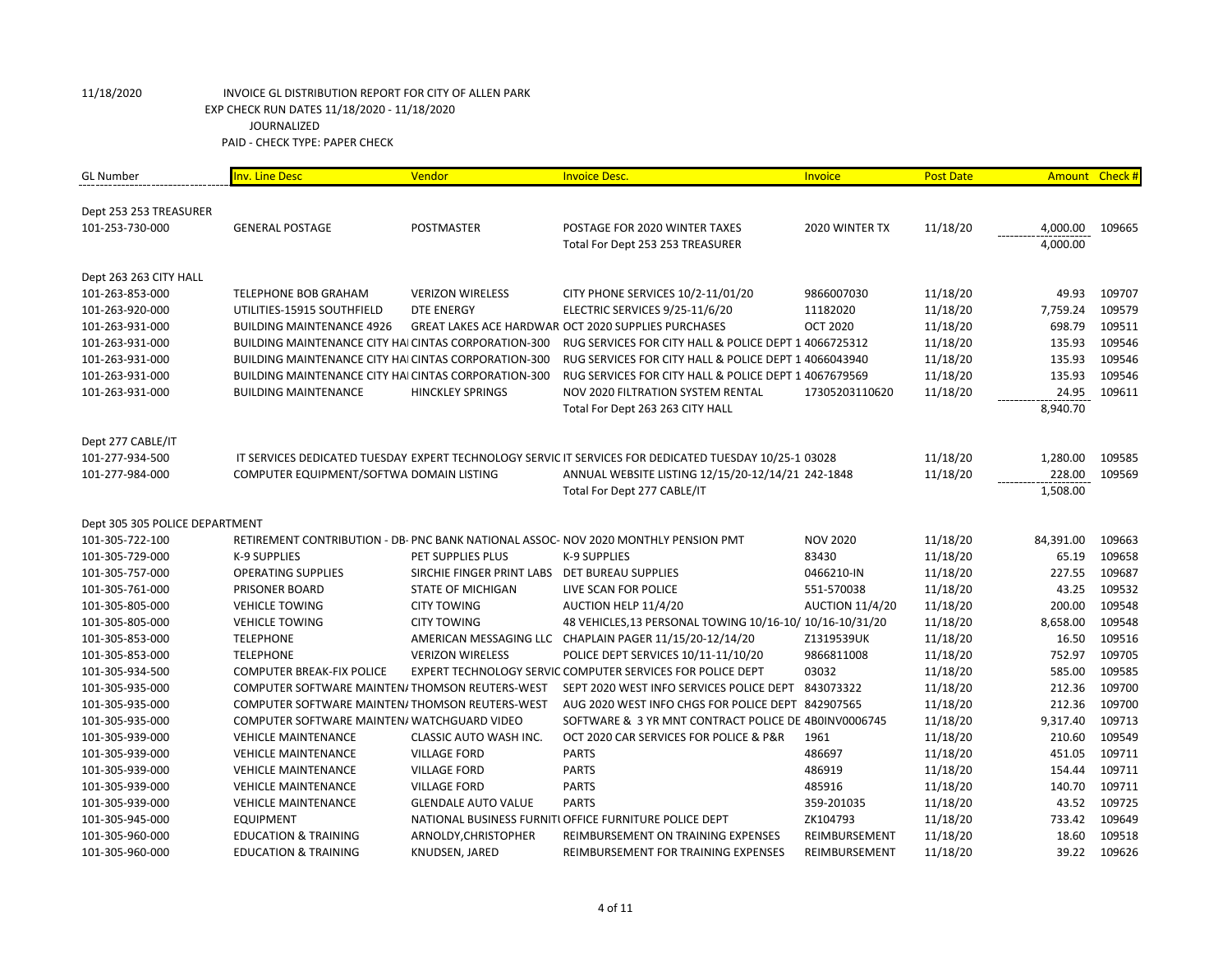| <b>GL Number</b>                                | <b>Inv. Line Desc</b>                     | Vendor                                     | <b>Invoice Desc.</b>                                                                | Invoice         | <b>Post Date</b> |            | Amount Check # |
|-------------------------------------------------|-------------------------------------------|--------------------------------------------|-------------------------------------------------------------------------------------|-----------------|------------------|------------|----------------|
| 101-305-960-000                                 | <b>EDUCATION &amp; TRAINING</b>           |                                            | WAGNER, MAXINE-HORVATH, REIMBURSEMENT FOR TRAINING EXPENSES                         | REIMBURSEMENT   | 11/18/20         | 13.26      | 109712         |
| 101-305-961-000                                 | POL. TRAIN-ACT 302 ST. GRANT              | <b>DEWOLF&amp; ASSOCIATES</b>              | FTO TRAINING ARNOLDY, KNUDSEN, WAGNER 3061                                          |                 | 11/18/20         | 2,235.00   | 109562         |
|                                                 |                                           |                                            | Total For Dept 305 305 POLICE DEPARTMENT                                            |                 |                  | 108,721.39 |                |
|                                                 |                                           |                                            |                                                                                     |                 |                  |            |                |
| Dept 340 340 FIRE DEPARTMENT<br>101-340-722-100 |                                           |                                            | RETIREMENT CONTRIBUTION - DB PNC BANK NATIONAL ASSOC- NOV 2020 MONTHLY PENSION PMT  | <b>NOV 2020</b> | 11/18/20         | 56,260.00  | 109663         |
| 101-340-757-000                                 | <b>OPERATING SUPPLIES 4925</b>            |                                            | <b>GREAT LAKES ACE HARDWAR OCT 2020 SUPPLIES PURCHASES</b>                          | <b>OCT 2020</b> | 11/18/20         | 48.35      | 109511         |
| 101-340-757-000                                 | <b>OPERATING SUPPLIES</b>                 | LOWE'S                                     | OCT 2020 PURCHASES                                                                  | <b>OCT 2020</b> | 11/18/20         | 24.69      | 109630         |
| 101-340-757-000                                 | <b>OPERATING SUPPLIES</b>                 |                                            | NETWORK SERVICES COMPAI OPERATING SUPPLIES FIRE DEPT                                | 6682237-01      | 11/18/20         | 151.92     | 109651         |
| 101-340-757-000                                 | <b>OPERATING SUPPLIES</b>                 | NETWORK SERVICES COMPAI OPERATING SUPPLIES |                                                                                     | 6665869-02      | 11/18/20         | 185.44     | 109651         |
|                                                 |                                           |                                            |                                                                                     |                 |                  | 46.36      |                |
| 101-340-757-000                                 | <b>OPERATING SUPPLIES</b>                 | NETWORK SERVICES COMPAI OPERATING SUPPLIES |                                                                                     | 6675776-01      | 11/18/20         |            | 109651         |
| 101-340-757-000                                 | <b>OPERATING SUPPLIES</b>                 | NETWORK SERVICES COMPAI OPERATING SUPPLIES |                                                                                     | 6682237-02      | 11/18/20         | 185.44     | 109651         |
| 101-340-757-500                                 | <b>RESCUE SUPPLIES</b>                    |                                            | BAKER'S GAS & WELDING SUI OCT 2020 OXYGEN CYLINDER RENTAL FIRE DEP 09237534         |                 | 11/18/20         | 97.72      | 109528         |
| 101-340-757-500                                 | <b>RESCUE SUPPLIES</b>                    | J & B MEDICAL SUPPLY, INC. RESCUE SUPPLIES |                                                                                     | 9785315         | 11/18/20         | 132.60     | 109617         |
| 101-340-757-500                                 | <b>RESCUE SUPPLIES</b>                    | J & B MEDICAL SUPPLY, INC. RESCUE SUPPLIES |                                                                                     | 679935          | 11/18/20         | 196.44     | 109617         |
| 101-340-757-500                                 | <b>RESCUE SUPPLIES</b>                    | J & B MEDICAL SUPPLY, INC. RESCUE SUPPLIES |                                                                                     | 6799936         | 11/18/20         | 979.47     | 109617         |
| 101-340-757-500                                 | <b>RESCUE SUPPLIES</b>                    | J & B MEDICAL SUPPLY, INC. RESCUE SUPPLIES |                                                                                     | 6802115         | 11/18/20         | 155.28     | 109617         |
| 101-340-805-000                                 | AMBULANCE BILLING                         | TYNDALL, TIMOTHY A                         | REFUND ON AMBULANCE BILLING                                                         | <b>REFUND</b>   | 11/18/20         | 134.38     | 109701         |
| 101-340-805-000                                 | AMBULANCE BILLING                         | <b>UMR</b>                                 | REFUND ON AMBULANCE BILLING                                                         | <b>REFUND</b>   | 11/18/20         | 456.00     | 109702         |
| 101-340-853-000                                 | TELEPHONE FD ON CALL                      | <b>VERIZON WIRELESS</b>                    | CITY PHONE SERVICES 10/2-11/01/20                                                   | 9866007030      | 11/18/20         | 145.94     | 109707         |
| 101-340-920-000                                 | UTILITIES- 6730 ROOSEVELT                 | <b>DTE ENERGY</b>                          | ELECTRIC SERVICES 9/25-11/6/20                                                      | 11182020        | 11/18/20         | 1,708.21   | 109579         |
| 101-340-931-000                                 | <b>BUILDING MAINTENANCE 4950</b>          |                                            | GREAT LAKES ACE HARDWAR OCT 2020 SUPPLIES PURCHASES                                 | <b>OCT 2020</b> | 11/18/20         | 98.37      | 109511         |
| 101-340-939-000                                 | <b>VEHICLE MAINTENANCE</b>                | <b>R &amp; R FIRE TRUCK REPAIR</b>         | ANNUAL PUMP TEST ENGINE 51                                                          | 58710           | 11/18/20         | 170.00     | 109667         |
| 101-340-939-000                                 | <b>VEHICLE MAINTENANCE</b>                | <b>R &amp; R FIRE TRUCK REPAIR</b>         | ANNUAL PUMP TEST ENGINE 52                                                          | 58711           | 11/18/20         | 170.00     | 109667         |
| 101-340-960-000                                 | <b>EDUCATION &amp; TRAINING</b>           | MCLAURIN, KENNETH                          | REIMBURSEMENT RELATED TO TRAINING                                                   | REIMBURSEMENT   | 11/18/20         | 117.30     | 109641         |
| 101-340-961-000                                 | FIRE PREVENTION 4918                      |                                            | GREAT LAKES ACE HARDWAR OCT 2020 SUPPLIES PURCHASES                                 | <b>OCT 2020</b> | 11/18/20         | 9.48       | 109511         |
|                                                 |                                           |                                            | Total For Dept 340 340 FIRE DEPARTMENT                                              |                 |                  | 61,473.39  |                |
| Dept 445 445 DEPARTMENT OF PUBLIC SERVICE       |                                           |                                            |                                                                                     |                 |                  |            |                |
| 101-445-722-100                                 |                                           |                                            | RETIREMENT CONTRIBUTION - DB- PNC BANK NATIONAL ASSOC- NOV 2020 MONTHLY PENSION PMT | <b>NOV 2020</b> | 11/18/20         | 14,000.00  | 109663         |
| 101-445-853-000                                 | TELEPHONE ROY SHIPMAN                     | <b>VERIZON WIRELESS</b>                    | CITY PHONE SERVICES 10/2-11/01/20                                                   | 9866007030      | 11/18/20         | 51.89      | 109707         |
| 101-445-920-000                                 | UTILITIES- 6450 ALLEN RD                  | <b>DTE ENERGY</b>                          | ELECTRIC SERVICES 9/25-11/6/20                                                      | 11182020        | 11/18/20         | 643.83     | 109579         |
| 101-445-926-000                                 | UTILITES 16430 ECORSE                     | <b>DTE ENERGY</b>                          | ELECTRIC SERVICES 9/25-11/6/20                                                      | 11182020        | 11/18/20         | 156.88     | 109579         |
| 101-445-926-000                                 | STREET LIGHTING- 15501 PHILOMI DTE ENERGY |                                            | STREELIGHT SERVICES 9/25/20-11/03/20                                                | 11182020        | 11/18/20         | 29,252.09  | 109582         |
| 101-445-934-000                                 | <b>EQUIPMENT MAINTENANCE</b>              | D & L GARDEN CENTER, INC. SUPPLIES         |                                                                                     | 13874           | 11/08/20         | 149.96     | 109557         |
| 101-445-939-000                                 | <b>VEHICLE MAINTENANCE</b>                | <b>GLENDALE AUTO VALUE</b>                 | <b>PARTS</b>                                                                        | 359-201064      | 11/18/20         | 46.09      | 109725         |
| 101-445-939-000                                 | <b>VEHICLE MAINTENANCE</b>                | <b>GLENDALE AUTO VALUE</b>                 | <b>PARTS</b>                                                                        | 359-200570      | 11/18/20         | 56.49      | 109725         |
|                                                 |                                           |                                            | Total For Dept 445 445 DEPARTMENT OF PUBLIC SERVICE                                 |                 |                  | 44,357.23  |                |
|                                                 |                                           |                                            |                                                                                     |                 |                  |            |                |
| Dept 707 707 PARKS & REC                        |                                           |                                            |                                                                                     |                 |                  |            |                |
| 101-707-757-000                                 | <b>OPERATING SUPPLIES 4913</b>            |                                            | GREAT LAKES ACE HARDWAR OCT 2020 SUPPLIES PURCHASES                                 | <b>OCT 2020</b> | 11/18/20         |            | 13.83 109511   |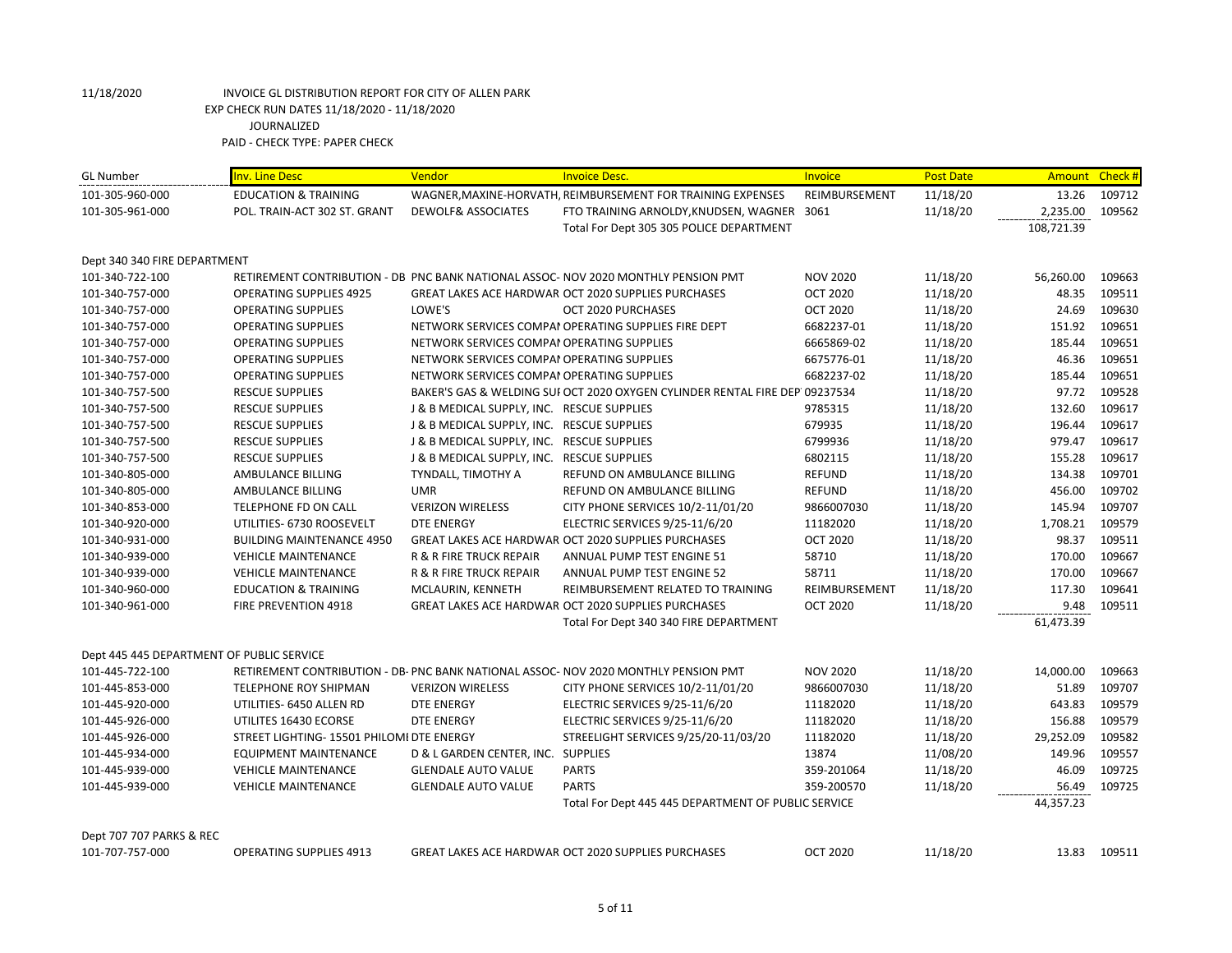| <b>GL Number</b>                       | <b>Inv. Line Desc</b>                                                          | Vendor                                          | <b>Invoice Desc.</b>                                                               | Invoice         | <b>Post Date</b> | Amount Check # |        |
|----------------------------------------|--------------------------------------------------------------------------------|-------------------------------------------------|------------------------------------------------------------------------------------|-----------------|------------------|----------------|--------|
| 101-707-783-000                        | PARK SUPPLIES 4920                                                             |                                                 | <b>GREAT LAKES ACE HARDWAR OCT 2020 SUPPLIES PURCHASES</b>                         | <b>OCT 2020</b> | 11/18/20         | 194.81         | 109511 |
| 101-707-784-000                        | <b>PARK SERVICES</b>                                                           | D & L GARDEN CENTER, INC. SERVICES FOR P&R      |                                                                                    | 13410           | 11/18/20         | 9.95           | 109557 |
| 101-707-784-000                        | <b>PARK SERVICES</b>                                                           | D & L GARDEN CENTER, INC. SERVICES FOR P&R      |                                                                                    | 12498           | 11/18/20         | 392.00         | 109557 |
| 101-707-784-000                        | <b>PARK SERVICES</b>                                                           | D & L GARDEN CENTER, INC. SERVICES FOR P&R      |                                                                                    | 12472           | 11/18/20         | 588.00         | 109557 |
| 101-707-784-000                        | CRADLE PT HUMPTY DUMPTY PK VERIZON WIRELESS                                    |                                                 | CITY PHONE SERVICES 10/2-11/01/20                                                  | 9866007030      | 11/18/20         | 120.25         | 109707 |
| 101-707-920-000                        | UTILITIES 6295 WINONA                                                          | <b>DTE ENERGY</b>                               | ELECTRIC SERVICES 9/25-11/6/20                                                     | 11182020        | 11/18/20         | 312.21         | 109579 |
| 101-707-925-800                        | <b>SMART 4 PAT</b>                                                             | <b>VERIZON WIRELESS</b>                         | CITY PHONE SERVICES 10/2-11/01/20                                                  | 9866007030      | 11/18/20         | 392.60         | 109707 |
| 101-707-934-000                        | EQUIPMENT MAINTENANCE 4939 GREAT LAKES ACE HARDWAR OCT 2020 SUPPLIES PURCHASES |                                                 |                                                                                    | <b>OCT 2020</b> | 11/18/20         | 220.20         | 109511 |
| 101-707-939-000                        | <b>VEHICLE MAINTENANCE</b>                                                     | CLASSIC AUTO WASH INC.                          | OCT 2020 CAR SERVICES FOR POLICE & P&R                                             | 1961            | 11/18/20         | 15.60          | 109549 |
|                                        |                                                                                |                                                 | Total For Dept 707 707 PARKS & REC                                                 |                 |                  | 2,259.45       |        |
| Dept 751 751 COMMUNITY CENTER          |                                                                                |                                                 |                                                                                    |                 |                  |                |        |
| 101-751-757-000                        | <b>OPERATING SUPPLIES 4923</b>                                                 |                                                 | <b>GREAT LAKES ACE HARDWAR OCT 2020 SUPPLIES PURCHASES</b>                         | <b>OCT 2020</b> | 11/18/20         | 280.50         | 109511 |
| 101-751-757-000                        | <b>OPERATING SUPPLIES</b>                                                      | <b>CORRIGAN OIL CO</b>                          | PROPANE SERVICES FOR COMM CTR                                                      | 0450306-IN      | 11/18/20         | 57.00          | 109554 |
| 101-751-757-000                        | <b>OPERATING SUPPLIES</b>                                                      | GORDON FOOD SERV.                               | <b>SUPPLIES FOR P&amp;R</b>                                                        | 846156522       | 11/18/20         | 101.73         | 109726 |
| 101-751-920-000                        | UTILITIES COMM CENTER                                                          | <b>DTE ENERGY</b>                               | STREELIGHT SERVICES 9/25/20-11/03/20                                               | 11182020        | 11/18/20         | 11,737.93      | 109582 |
| 101-751-931-000                        | <b>BUILDING MAINTENANCE 4947</b>                                               |                                                 | GREAT LAKES ACE HARDWAR OCT 2020 SUPPLIES PURCHASES                                | <b>OCT 2020</b> | 11/18/20         | 106.38         | 109511 |
| 101-751-931-000                        | <b>BUILDING MAINTENANCE</b>                                                    |                                                 | EXPERT HEATING & COOLING SERVICES CALL TO DIAGNOSIS 5 RTU NOT HEAT W43439          |                 | 11/18/20         | 381.50         | 109584 |
| 101-751-934-000                        | EQUIPMENT MAINTENANCE 4948 GREAT LAKES ACE HARDWAR OCT 2020 SUPPLIES PURCHASES |                                                 |                                                                                    | <b>OCT 2020</b> | 11/18/20         | 4.93           | 109511 |
| 101-751-934-000                        | <b>EQUIPMENT MAINTENANCE</b>                                                   | LOWE'S                                          | OCT 2020 PURCHASES                                                                 | <b>OCT 2020</b> | 11/18/20         | 20.68          | 109630 |
| 101-751-934-000                        | <b>EQUIPMENT MAINTENANCE</b>                                                   | <b>RC SYSTEMS INC</b>                           | <b>CONCESSION STAND FOR COM CTR</b>                                                | 18619           | 11/18/20         | 1,975.00       | 109671 |
|                                        |                                                                                |                                                 | Total For Dept 751 751 COMMUNITY CENTER                                            |                 |                  | 14,665.65      |        |
| Dept 803 HISTORICAL                    |                                                                                |                                                 |                                                                                    |                 |                  |                |        |
| 101-803-801-001                        | LAWN & SNOW SERVICES                                                           |                                                 | JOHN'S LANDSCAPING & SNO OCT 2020 HISTORICAL HOUSE LAWN MNT                        | 23683           | 11/18/20         | 200.00         | 109619 |
| 101-803-920-000                        | UTILITIES HISTORICAL                                                           | <b>DTE ENERGY</b>                               | ELECTRIC SERVICES 9/25-11/6/20                                                     | 11182020        | 11/18/20         | 57.36          | 109579 |
| 101-803-985-000                        | CAPITAL OUTLAY                                                                 | DOWNRIVER SAFE & LOCK                           | <b>KEYS FOR HISTORICAL HOUSE</b>                                                   | 74181           | 11/18/20         | 216.70         | 109571 |
|                                        |                                                                                |                                                 | Total For Dept 803 HISTORICAL                                                      |                 |                  | 474.06         |        |
| Dept 864 864 RETIREE/ACTIVE HEALTHCARE |                                                                                |                                                 |                                                                                    |                 |                  |                |        |
| 101-864-722-100                        |                                                                                |                                                 | RETIREMENT CONTRIBUTION - GF PNC BANK NATIONAL ASSOC- NOV 2020 MONTHLY PENSION PMT | <b>NOV 2020</b> | 11/18/20         | 6,834.00       | 109663 |
|                                        |                                                                                |                                                 | Total For Dept 864 864 RETIREE/ACTIVE HEALTHCARE                                   |                 |                  | 6,834.00       |        |
|                                        |                                                                                |                                                 |                                                                                    |                 |                  |                |        |
|                                        |                                                                                |                                                 | Total For Fund 101 GENERAL FUND                                                    |                 |                  | 526,679.56     |        |
| Fund 203 LOCAL STREET FUND             |                                                                                |                                                 |                                                                                    |                 |                  |                |        |
| Dept 479 PRESERVATION - STREETS        |                                                                                |                                                 |                                                                                    |                 |                  |                |        |
| 203-479-714-000                        | ROUTINE MAINTENANCE                                                            | PROFESSIONAL SERVICE IND I CONCRETE TESTING DPS |                                                                                    | 00732448        | 11/18/20         | 2,350.00       | 109666 |
| 203-479-714-000                        | ROUTINE MAINTENANCE                                                            |                                                 | PROFESSIONAL SERVICE IND I CONCRETE TESTING FOR CITY AS NEEDED                     | 00733556        | 11/18/20         | 100.00         | 109666 |
| 203-479-801-205                        | SECTIONING - PRESERVATION                                                      | SAVONE CEMENT, INC.                             | REMOVE & REPLACE PAVEMENT NORWOOD, R(10317-597                                     |                 | 11/18/20         | 87,147.74      | 109681 |
|                                        |                                                                                |                                                 | Total For Dept 479 PRESERVATION - STREETS                                          |                 |                  | 89,597.74      |        |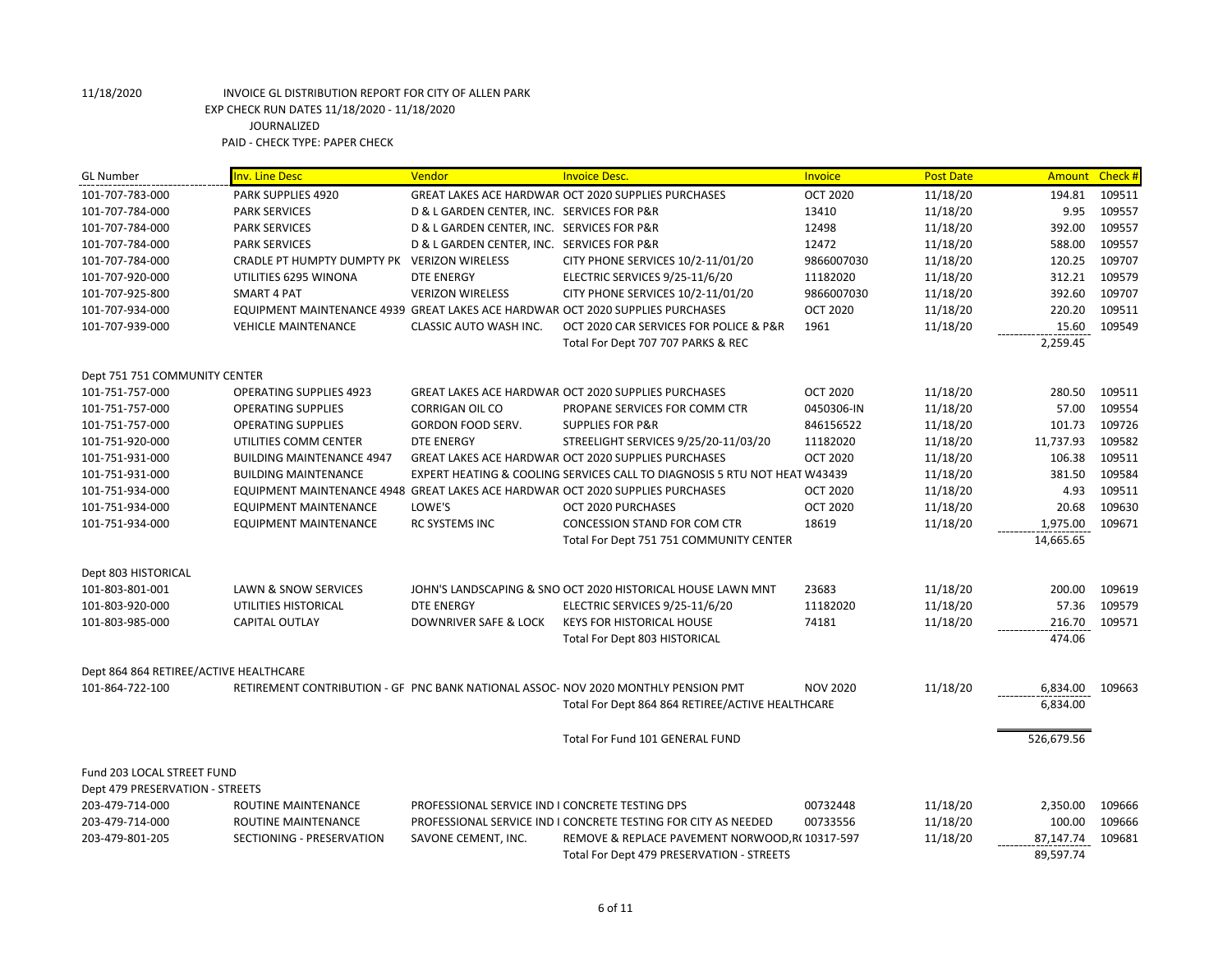| <b>GL Number</b>                  | <b>Inv. Line Desc</b>                          | Vendor                                        | <b>Invoice Desc.</b>                                                                                  | Invoice         | <b>Post Date</b> | Amount Check # |        |
|-----------------------------------|------------------------------------------------|-----------------------------------------------|-------------------------------------------------------------------------------------------------------|-----------------|------------------|----------------|--------|
|                                   |                                                |                                               |                                                                                                       |                 |                  |                |        |
| Dept 483 ADMINISTRATION - STREETS |                                                |                                               |                                                                                                       |                 |                  |                |        |
| 203-483-820-000                   | <b>ENGINEERING</b>                             | <b>BUCCILLI GROUP, LLC</b>                    | INSPECTIONS SERVICES 10/-26-10/30 LOCAL ST 4256                                                       |                 | 11/18/20         | 1,836.00       | 109539 |
|                                   |                                                |                                               | Total For Dept 483 ADMINISTRATION - STREETS                                                           |                 |                  | 1,836.00       |        |
|                                   |                                                |                                               | Total For Fund 203 LOCAL STREET FUND                                                                  |                 |                  | 91,433.74      |        |
|                                   |                                                |                                               |                                                                                                       |                 |                  |                |        |
| Fund 226 RUBBISH FUND             |                                                |                                               |                                                                                                       |                 |                  |                |        |
| Dept 450 450 RUBBISH              |                                                |                                               |                                                                                                       |                 |                  |                |        |
| 226-450-817-000                   | <b>WASTE DISPOSAL</b>                          |                                               | ADVANCED DISPOSAL SERVIC NOV 2020 YARD AND BULK WASTE SERVICES                                        | V30001979341    | 11/18/20         | 142,248.51     | 109514 |
|                                   |                                                |                                               | Total For Dept 450 450 RUBBISH                                                                        |                 |                  | 142,248.51     |        |
|                                   |                                                |                                               |                                                                                                       |                 |                  |                |        |
|                                   |                                                |                                               | Total For Fund 226 RUBBISH FUND                                                                       |                 |                  | 142,248.51     |        |
|                                   |                                                |                                               |                                                                                                       |                 |                  |                |        |
| Fund 249 BUILDING FUND            |                                                |                                               |                                                                                                       |                 |                  |                |        |
| Dept 371 371 BUILDING DEPARTMENT  |                                                |                                               |                                                                                                       |                 |                  |                |        |
| 249-371-821-000                   | MECHANICAL INSPECTIONS                         | CARNILL, STEVE                                | OCT 2020 MECHANICAL INSPECTION                                                                        | <b>OCT 2020</b> | 11/18/20         | 3,005.45       | 109542 |
| 249-371-822-000                   | PLUMBING INSPECTIONS                           | HALASH, JEROME                                | OCT 2020 PLUMBING INSPECTIONS                                                                         | <b>OCT 2020</b> | 11/18/20         | 500.00         | 109605 |
| 249-371-822-500                   | <b>ELECTRICAL INSPECTIONS</b>                  | CARY, KENNETH                                 | OCT 2020 ELCTRICAL INSPECTIONS                                                                        | <b>OCT 2020</b> | 11/18/20         | 686.20         | 109541 |
| 249-371-853-000                   | <b>TELEPHONE</b>                               | <b>VERIZON WIRELESS</b>                       | BLDG SERVICES 10/11-11/10/20                                                                          | 9866772939      | 11/18/20         | 108.12         | 109704 |
| 249-371-853-000                   | <b>TELEPHONE MATT BAKER</b>                    | <b>VERIZON WIRELESS</b>                       | CITY PHONE SERVICES 10/2-11/01/20                                                                     | 9866007030      | 11/18/20         | 177.30         | 109707 |
| 249-371-935-000                   | COMPUTER SOFTWARE MAINTEN/ CDW GOVERNMENT, LLC |                                               | IT PARTS FOR BLDG DEPT                                                                                | 3502785         | 11/18/20         | 163.38         | 109544 |
| 249-371-935-000                   |                                                |                                               | COMPUTER SOFTWARE MAINTEN/ MUNICIPAL SERVICE COMPAI OCT 2020 PROFESSIONAL SERVICES                    | <b>INV10062</b> | 11/18/20         | 2,800.00       | 109647 |
| 249-371-935-000                   |                                                |                                               | COMPUTER SOFTWARE MAINTEN/ MUNICIPAL SERVICE COMPAI SEPT 2020 PROFESSIONAL SERVICES                   | <b>INV10059</b> | 11/18/20         | 2,800.00       | 109647 |
| 249-371-963-000                   | PROFESSIONAL SVCS                              | CARLISLE/WORTMAN ASSOC VARIANCE 6350 ALLEN RD |                                                                                                       | 2158820         | 11/18/20         | 95.00          | 109543 |
| 249-371-963-000                   | PROFESSIONAL SVCS                              |                                               | CARLISLE/WORTMAN ASSOC OCT 2020 MONTHLY RETAINER SERVICES                                             | 2158821         | 11/18/20         | 4,000.00       | 109543 |
|                                   |                                                |                                               | Total For Dept 371 371 BUILDING DEPARTMENT                                                            |                 |                  | 14,335.45      |        |
|                                   |                                                |                                               |                                                                                                       |                 |                  |                |        |
|                                   |                                                |                                               | Total For Fund 249 BUILDING FUND                                                                      |                 |                  | 14,335.45      |        |
| Fund 250 DDA OPERATING            |                                                |                                               |                                                                                                       |                 |                  |                |        |
| Dept 000                          |                                                |                                               |                                                                                                       |                 |                  |                |        |
| 250-000-722-000                   |                                                |                                               | RETIREMENT CONTRIBUTION - DC NATIONAL FINANCIAL SERVIC NOV 2020 MONTHLY RETIREMENT CONTRIBUT NOV 2020 |                 | 11/18/20         | 530.99         | 109650 |
| 250-000-801-001                   | <b>LAWN SERVICES</b>                           |                                               | SEASONAL PROPERTY MANA( SEPT 2020 LAWN SERVICE 17410 ECORSE                                           | 253             | 11/18/20         | 80.00          | 109683 |
| 250-000-801-001                   | <b>LAWN SERVICES</b>                           |                                               | SEASONAL PROPERTY MANA( OCT 2020 DDA LAWN SERVICE 17410 ECORSE 448                                    |                 | 11/18/20         | 80.00          | 109683 |
| 250-000-801-001                   | <b>LAWN SERVICES</b>                           |                                               | SEASONAL PROPERTY MANA( OCT 2020 LAWN SERVICE 5223 ALLEN RD                                           | 496             | 11/18/20         | 135.00         | 109683 |
| 250-000-801-001                   | <b>LAWN SERVICES</b>                           |                                               | SEASONAL PROPERTY MANA( OCT 2020 6004 SOUTHFIELD MEDIAN LAWN SE 501                                   |                 | 11/18/20         | 270.00         | 109683 |
| 250-000-801-001                   | <b>LAWN SERVICES</b>                           |                                               | SEASONAL PROPERTY MANA( OCT 2020 LAWN SERVICE BEATRICE PROJECT                                        | 497             | 11/18/20         | 84.00          | 109683 |
| 250-000-801-001                   | <b>LAWN SERVICES</b>                           |                                               | SEASONAL PROPERTY MANA( OCT 2020 LAWN SERVICE PARK AVE                                                | 505             | 11/18/20         | 81.00          | 109683 |
| 250-000-801-001                   | <b>LAWN SERVICES</b>                           |                                               | SEASONAL PROPERTY MANA( OCT 2020 LAWN SERVICE QUANT ALLY PROJ                                         | 499             | 11/18/20         | 90.00          | 109683 |
| 250-000-801-001                   | <b>LAWN SERVICES</b>                           |                                               | SEASONAL PROPERTY MANA( OCT 2020 LAWN SERVICES SOUTHFIELD TO REC 292                                  |                 | 11/18/20         | 108.00         | 109683 |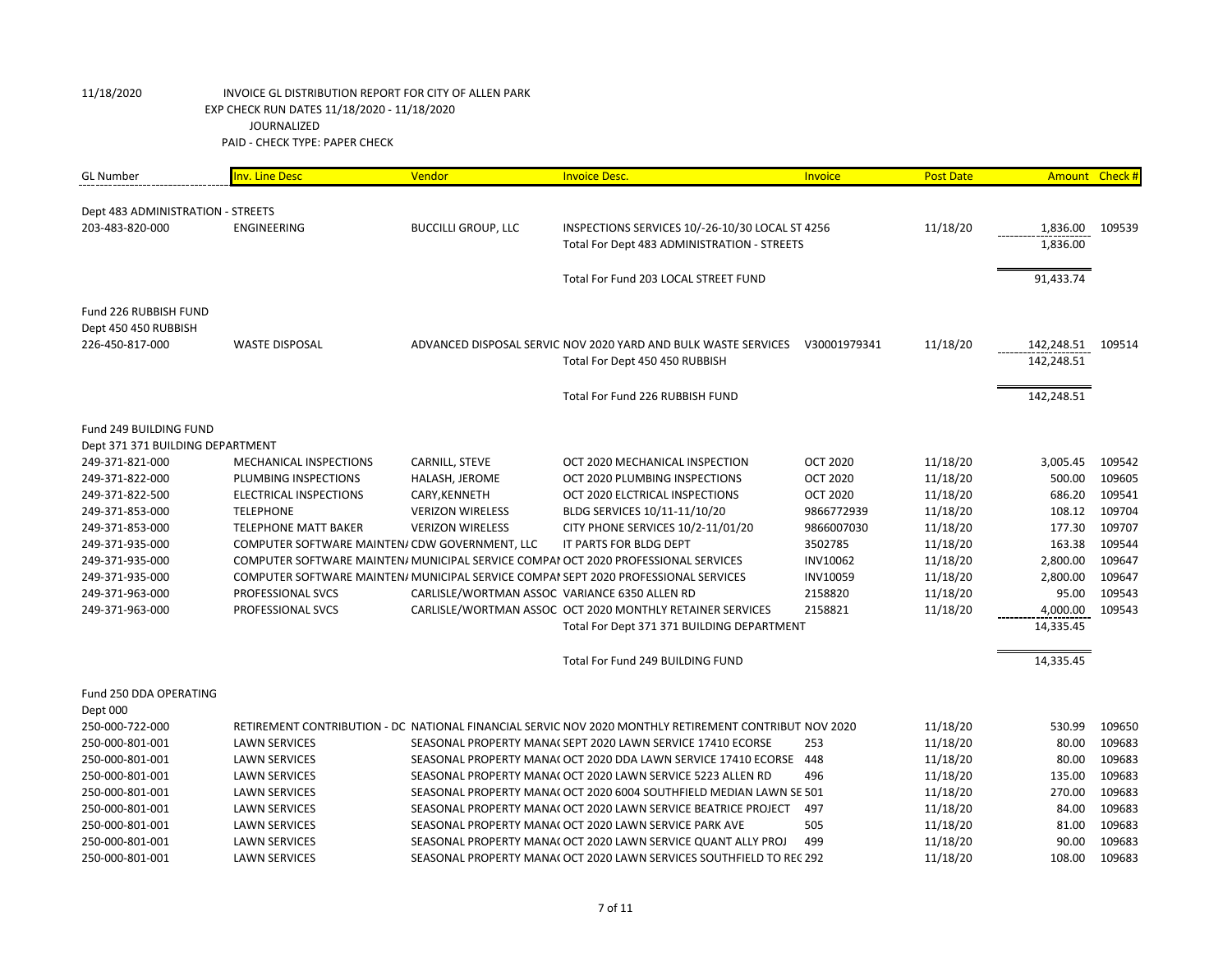### 11/18/2020 INVOICE GL DISTRIBUTION REPORT FOR CITY OF ALLEN PARK EXP CHECK RUN DATES 11/18/2020 - 11/18/2020 JOURNALIZED

PAID - CHECK TYPE: PAPER CHECK

| <b>GL Number</b>                   | <b>Inv. Line Desc</b>             | Vendor                                      | <b>Invoice Desc.</b>                                                 | Invoice         | <b>Post Date</b> | Amount    | Check # |
|------------------------------------|-----------------------------------|---------------------------------------------|----------------------------------------------------------------------|-----------------|------------------|-----------|---------|
| 250-000-801-001                    | <b>LAWN SERVICES</b>              |                                             | SEASONAL PROPERTY MANA( SEPT 2020 LAWN SERVICES 6004 SOUTHFIELD 1287 |                 | 11/18/20         | 360.00    | 109683  |
| 250-000-801-001                    | <b>LAWN SERVICES</b>              |                                             | SEASONAL PROPERTY MANA( SEPT 2020 LAWN SERVICES 5223 ALLEN RD        | 284             | 11/18/20         | 225.00    | 109683  |
| 250-000-801-001                    | <b>LAWN SERVICES</b>              |                                             | SEASONAL PROPERTY MANA( SEPT 2020 LAWN SERVICES BEATRICE PROJECT 288 |                 | 11/18/20         | 112.00    | 109683  |
| 250-000-801-001                    | <b>LAWN SERVICES</b>              |                                             | SEASONAL PROPERTY MANA( SEPT 2020 LAWN SERVICES QUANDT ALLEY PR( 293 |                 | 11/18/20         | 150.00    | 109683  |
| 250-000-801-001                    | <b>LAWN SERVICES</b>              | STUART LEVE, INC                            | TRIMMING BURNING BUSHES AT MEAT MARKE 39303                          |                 | 11/18/20         | 1,350.00  | 109696  |
| 250-000-826-000                    | <b>LEGAL SERVICES</b>             | MILLER & MILLER, P.C.                       | OCT 2020 MONTHLY RETAINER FEE'S                                      | A-10312020      | 11/18/20         | 1,250.00  | 109643  |
| 250-000-920-000                    | <b>UTILITIES</b>                  | <b>DTE ENERGY</b>                           | 5301 ALLEN RD PARING LOT 10/6-11/4/20                                | 910006782213    | 11/18/20         | 92.11     | 109574  |
| 250-000-920-000                    | <b>UTILITIES</b>                  | <b>DTE ENERGY</b>                           | SERVICES 6543 ALLEN RD 10/12-11/3/20                                 | 910021109236    | 11/18/20         | 67.83     | 109575  |
| 250-000-920-000                    | <b>UTILITIES</b>                  | <b>DTE ENERGY</b>                           | SERVICES 5951 N ALLEN RD 10/3-11/3/20                                | 910007536998    | 11/18/20         | 251.88    | 109576  |
| 250-000-920-000                    | <b>UTILITIES</b>                  | <b>DTE ENERGY</b>                           | PARKING LOT LIGHTS BEATRICE 10/3-11/3/20 910005331970                |                 | 11/18/20         | 226.52    | 109577  |
| 250-000-920-000                    | <b>UTILITIES</b>                  | <b>DTE ENERGY</b>                           | ELECTRIC SERVICES 6543 ALLEN RD 10/3-11/3/.910008199275              |                 | 11/18/20         | 51.89     | 109578  |
| 250-000-931-000                    | <b>BUILDING MAINTENANCE</b>       | <b>HADDIX ELECTRIC</b>                      | OCT 2020 DDA LIGHT CHECK                                             | 10212           | 11/18/20         | 2,140.00  | 109604  |
| 250-000-960-000                    | MARKETING/PROMOTIONS              | CONPOTO LLC                                 | SUBSCRIPTION FEE DDA OFFICE                                          | 2238            | 11/18/20         | 149.00    | 109551  |
| 250-000-962-000                    | <b>MISCELLANEOUS</b>              |                                             | DOWNRIVER PEST CONTROL PEST CONTROL QUANDT ALLEY MNT                 | 10212020        | 11/18/20         | 180.00    | 109570  |
|                                    |                                   |                                             | Total For Dept 000                                                   |                 |                  | 8,065.22  |         |
|                                    |                                   |                                             | Total For Fund 250 DDA OPERATING                                     |                 |                  | 8,065.22  |         |
| Fund 265 DRUG FORFEITURE - FEDERAL |                                   |                                             |                                                                      |                 |                  |           |         |
| Dept 000                           |                                   |                                             |                                                                      |                 |                  |           |         |
| 265-000-656-000                    | <b>FORFEITED MONIES - FEDERAL</b> | <b>CITY OF LIVONIA</b>                      | <b>RETURN OF FORFEITURE FUNDS</b>                                    | 2020-00000081   | 11/18/20         | 16,316.00 | 109547  |
|                                    |                                   |                                             | Total For Dept 000                                                   |                 |                  | 16,316.00 |         |
|                                    |                                   |                                             | Total For Fund 265 DRUG FORFEITURE - FEDERAL                         |                 |                  | 16,316.00 |         |
| Fund 271 LIBRARY<br>Dept 000       |                                   |                                             |                                                                      |                 |                  |           |         |
| 271-000-728-000                    | <b>OFFICE SUPPLIES</b>            | DEMCO, INC.                                 | MISC SUPPLIES FOR LIBRARY                                            | 6864679         | 11/18/20         | 311.29    | 109559  |
| 271-000-728-000                    | OFFICE SUPPLIES                   |                                             | LOWER HURON SUPPLY CO. MISC SUPPLIES FOR LIBRARY                     | 449031          | 11/18/20         | 966.46    | 109631  |
| 271-000-728-000                    | <b>OFFICE SUPPLIES</b>            | LOWER HURON SUPPLY CO. SUPPLIES FOR LIBRARY |                                                                      | 449310          | 11/18/20         | 482.26    | 109631  |
| 271-000-757-000                    | <b>OPERATING SUPPLIES 4954</b>    |                                             | GREAT LAKES ACE HARDWAR OCT 2020 SUPPLIES PURCHASES                  | <b>OCT 2020</b> | 11/18/20         | 7.11      | 109511  |
| 271-000-828-000                    | <b>MATERIALS</b>                  | <b>BAKER &amp; TAYLOR</b>                   | <b>MATERIALS FOR LIBRARY</b>                                         | 2035585383      | 11/18/20         | 68.42     | 109522  |
| 271-000-828-000                    | <b>MATERIALS</b>                  | <b>BAKER &amp; TAYLOR</b>                   | <b>MATERIALS FOR LIBRARY</b>                                         | 2035585367      | 11/18/20         | 73.13     | 109522  |
| 271-000-828-000                    | <b>MATERIALS</b>                  | <b>BAKER &amp; TAYLOR</b>                   | <b>MATERIALS FOR LIBRARY</b>                                         | 2035585813      | 11/18/20         | 49.32     | 109522  |
| 271-000-828-000                    | <b>MATERIALS</b>                  | <b>BAKER &amp; TAYLOR</b>                   | <b>MATERIALS FOR LIBRARY</b>                                         | 2035585386      | 11/18/20         | 45.18     | 109522  |
| 271-000-828-000                    | <b>MATERIALS</b>                  | <b>BAKER &amp; TAYLOR</b>                   | <b>MATERIALS FOR LIBRARY</b>                                         | 2035585388      | 11/18/20         | 75.51     | 109522  |
| 271-000-828-000                    | <b>MATERIALS</b>                  | <b>BAKER &amp; TAYLOR</b>                   | <b>MATERIALS FOR LIBRARY</b>                                         | 2035585387      | 11/18/20         | 10.79     | 109522  |
| 271-000-828-000                    | <b>MATERIALS</b>                  | <b>BAKER &amp; TAYLOR</b>                   | <b>SUPPLIES FOR LIBRARY</b>                                          | 2035601286      | 11/18/20         | 117.01    | 109522  |
| 271-000-828-000                    | <b>MATERIALS</b>                  | <b>BAKER &amp; TAYLOR</b>                   | <b>SUPPLIES FOR LIBRARY</b>                                          | 2035585810      | 11/18/20         | 11.32     | 109522  |
| 271-000-828-000                    | <b>MATERIALS</b>                  | <b>BAKER &amp; TAYLOR</b>                   | <b>SUPPLIES FOR LIBRARY</b>                                          | 2035585370      | 11/18/20         | 31.16     | 109522  |
| 271-000-828-000                    | <b>MATERIALS</b>                  | <b>BAKER &amp; TAYLOR</b>                   | <b>SUPPLIES FOR LIBRARY</b>                                          | 2035585391      | 11/18/20         | 55.76     | 109522  |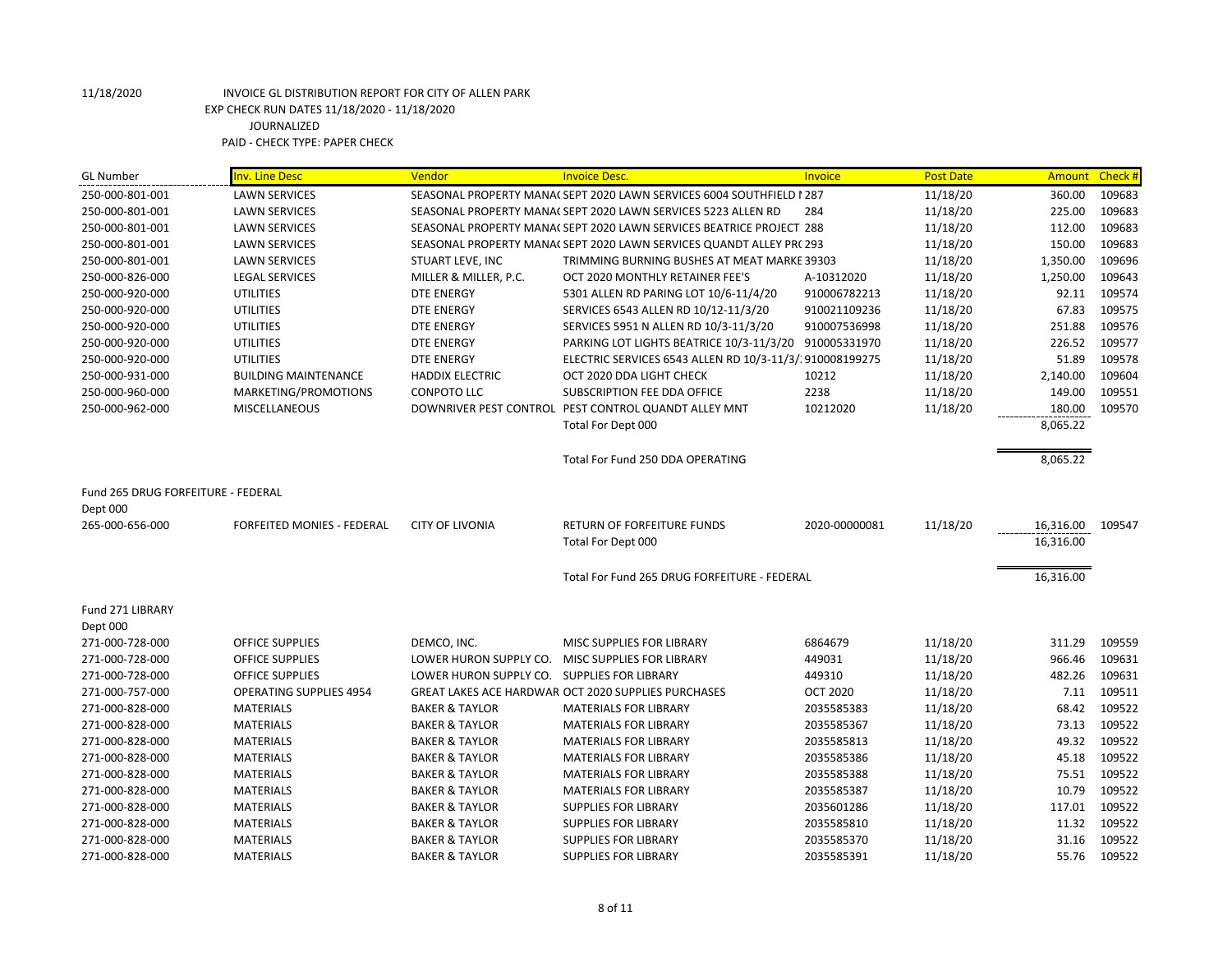| <b>GL Number</b> | <b>Inv. Line Desc</b>       | Vendor                                         | <b>Invoice Desc.</b>                                                      | Invoice      | <b>Post Date</b> | <b>Amount</b> | Check# |
|------------------|-----------------------------|------------------------------------------------|---------------------------------------------------------------------------|--------------|------------------|---------------|--------|
| 271-000-828-000  | <b>MATERIALS</b>            | <b>BAKER &amp; TAYLOR</b>                      | <b>SUPPLIES FOR LIBRARY</b>                                               | 2035585392   | 11/18/20         | 34.78         | 109522 |
| 271-000-828-000  | <b>MATERIALS</b>            | <b>BAKER &amp; TAYLOR</b>                      | <b>SUPPLIES FOR LIBRARY</b>                                               | 2035585364   | 11/18/20         | 11.99         | 109522 |
| 271-000-828-000  | <b>MATERIALS</b>            | <b>BAKER &amp; TAYLOR</b>                      | <b>SUPPLIES FOR LIBRARY</b>                                               | 2035585811   | 11/18/20         | 32.12         | 109522 |
| 271-000-828-000  | <b>MATERIALS</b>            | <b>BAKER &amp; TAYLOR</b>                      | <b>SUPPLIES FOR LIBRARY</b>                                               | 2035585376   | 11/18/20         | 28.76         | 109522 |
| 271-000-828-000  | <b>MATERIALS</b>            | <b>BAKER &amp; TAYLOR</b>                      | <b>SUPPLIES FOR LIBRARY</b>                                               | 2035585371   | 11/18/20         | 15.40         | 109522 |
| 271-000-828-000  | <b>MATERIALS</b>            | <b>BAKER &amp; TAYLOR</b>                      | <b>SUPPLIES FOR LIBRARY</b>                                               | 2035585812   | 11/18/20         | 10.00         | 109522 |
| 271-000-828-000  | <b>MATERIALS</b>            | <b>BAKER &amp; TAYLOR</b>                      | <b>SUPPLIES FOR LIBRARY</b>                                               | 2035585378   | 11/18/20         | 37.75         | 109522 |
| 271-000-828-000  | <b>MATERIALS</b>            | <b>BAKER &amp; TAYLOR</b>                      | <b>SUPPLIES FOR LIBRARY</b>                                               | 2035585350   | 11/18/20         | 23.96         | 109522 |
| 271-000-828-000  | <b>MATERIALS</b>            | <b>BAKER &amp; TAYLOR</b>                      | <b>SUPPLIES FOR LIBRARY</b>                                               | 2035585365   | 11/18/20         | 31.78         | 109522 |
| 271-000-828-000  | <b>MATERIALS</b>            | <b>BAKER &amp; TAYLOR</b>                      | <b>MATERIALS FOR LIBRARY</b>                                              | 2035585818   | 11/18/20         | 35.67         | 109522 |
| 271-000-828-000  | <b>MATERIALS</b>            | <b>BAKER &amp; TAYLOR</b>                      | <b>MATERIALS FOR LIBRARY</b>                                              | 2035585372   | 11/18/20         | 5.98          | 109522 |
| 271-000-828-000  | <b>MATERIALS</b>            | <b>BAKER &amp; TAYLOR</b>                      | <b>MATERIALS FOR LIBRARY</b>                                              | 2035585382   | 11/18/20         | 26.97         | 109522 |
| 271-000-828-000  | <b>MATERIALS</b>            | <b>BAKER &amp; TAYLOR</b>                      | <b>MATERIAL FOR LIBRARY</b>                                               | 2035585368   | 11/18/20         | 34.18         | 109522 |
| 271-000-828-000  | <b>MATERIALS</b>            | <b>BAKER &amp; TAYLOR</b>                      | <b>MATERIALS FOR LIBRARY</b>                                              | 2035585390   | 11/18/20         | 23.98         | 109522 |
| 271-000-828-000  | <b>MATERIALS</b>            | <b>BAKER &amp; TAYLOR</b>                      | <b>MATERIALS FOR LIBRARY</b>                                              | 2035585362   | 11/18/20         | 9.59          | 109522 |
| 271-000-828-000  | <b>MATERIALS</b>            | <b>BAKER &amp; TAYLOR</b>                      | <b>MATERIALS FOR LIBRARY</b>                                              | 2035585374   | 11/18/20         | 23.37         | 109522 |
| 271-000-828-000  | <b>MATERIALS</b>            | <b>BAKER &amp; TAYLOR</b>                      | <b>MATERIALS FOR LIBRARY</b>                                              | 2035585366   | 11/18/20         | 23.99         | 109522 |
| 271-000-828-000  | <b>MATERIALS</b>            | <b>BAKER &amp; TAYLOR</b>                      | <b>MATERIALS FOR LIBRARY</b>                                              | 2035585381   | 11/18/20         | 55.16         | 109522 |
| 271-000-828-000  | <b>MATERIALS</b>            | <b>BAKER &amp; TAYLOR</b>                      | <b>MATERIALS FOR LIBRARY</b>                                              | 2035585384   | 11/18/20         | 14.24         | 109522 |
| 271-000-828-000  | <b>MATERIALS</b>            | <b>BAKER &amp; TAYLOR</b>                      | <b>MATERIAL FOR LIBRARY</b>                                               | 2035585369   | 11/18/20         | 32.98         | 109522 |
| 271-000-828-000  | <b>MATERIALS</b>            | <b>BAKER &amp; TAYLOR</b>                      | <b>MATERIAL FOR LIBRARY</b>                                               | 2035585373   | 11/18/20         | 7.01          | 109522 |
| 271-000-828-000  | <b>MATERIALS</b>            | <b>BAKER &amp; TAYLOR</b>                      | <b>MATERIALS FOR LIBRARY</b>                                              | 2035585377   | 11/18/20         | 14.95         | 109522 |
| 271-000-828-000  | <b>MATERIALS</b>            | <b>BAKER &amp; TAYLOR</b>                      | <b>MATERIALS FOR LIBRARY</b>                                              | 2035585389   | 11/18/20         | 34.78         | 109522 |
| 271-000-828-000  | <b>MATERIALS</b>            | <b>BAKER &amp; TAYLOR</b>                      | <b>MATERIALS FOR LIBRARY</b>                                              | 2035585385   | 11/18/20         | 38.37         | 109522 |
| 271-000-828-000  | <b>MATERIALS</b>            | <b>BAKER &amp; TAYLOR</b>                      | <b>MATERIALS FOR LIBRARY</b>                                              | 2035585375   | 11/18/20         | 6.58          | 109522 |
| 271-000-828-000  | <b>MATERIALS</b>            | <b>BAKER &amp; TAYLOR</b>                      | <b>MATERIALS FOR LIBRARY</b>                                              | 2035585379   | 11/18/20         | 32.36         | 109522 |
| 271-000-828-000  | <b>MATERIALS</b>            | <b>BAKER &amp; TAYLOR</b>                      | <b>MATERIALS FOR LIBRARY</b>                                              | 2035585363   | 11/18/20         | 8.97          | 109522 |
| 271-000-828-000  | <b>MATERIALS</b>            | <b>MIDWEST TAPE</b>                            | OCT 2020 HOOPIA DIGITAL SERVICES FOR LIBR/ 99579546                       |              | 11/18/20         | 945.92        | 109642 |
| 271-000-828-000  | <b>MATERIALS</b>            | ROWMAN AND LITTLEFIELD P MATERIALS FOR LIBRARY |                                                                           | 11537439     | 11/18/20         | 96.09         | 109680 |
| 271-000-828-000  | <b>MATERIALS</b>            | <b>CENGAGE LEARING INC</b>                     | <b>SUPPLIES FOR LIBRARY</b>                                               | 72597045     | 11/18/20         | 30.39         | 109722 |
| 271-000-828-000  | <b>MATERIALS</b>            | CENGAGE LEARING INC                            | <b>SUPPLIES FOR LIBRARY</b>                                               | 72542204     | 11/18/20         | 65.60         | 109722 |
| 271-000-920-000  | <b>UTILITIES</b>            | ALLEN PARK WATER                               | WATER SERVICES FOR LIBRARY 7/1-10/1/20                                    | 390-AL081-00 | 11/18/20         | 290.24        | 109517 |
| 271-000-920-000  | UTILITIES 8100 ALLEN RD     | <b>DTE ENERGY</b>                              | ELECTRIC SERVICES 9/25-11/6/20                                            | 11182020     | 11/18/20         | 1,046.87      | 109579 |
| 271-000-931-000  | <b>BUILDING MAINTENANCE</b> |                                                | COVERALL NORTH AMERICA NOV 2020 COMMERCIAL CLEANING FOR LIBRAI 1340274911 |              | 11/18/20         | 995.00        | 109555 |
| 271-000-931-000  | <b>BUILDING MAINTENANCE</b> | ORKIN                                          | PEST SERVICES FOR LIBRARY                                                 | 204615910    | 11/18/20         | 300.00        | 109652 |
| 271-000-931-000  | <b>BUILDING MAINTENANCE</b> | RMG OUTDOOR SERVICES                           | OCT 2020 LAWN SERVICES FOR LIBRARY                                        | 47075        | 11/18/20         | 180.00        | 109677 |
| 271-000-931-000  | <b>BUILDING MAINTENANCE</b> | <b>STEVEN M YOPS</b>                           | SERVICES CALL TO REMOVE & REPLACE RHEEM 0158                              |              | 11/18/20         | 1,990.10      | 109694 |
|                  |                             |                                                | Total For Dept 000                                                        |              |                  | 8,900.60      |        |

Total For Fund 271 LIBRARY 8,900.60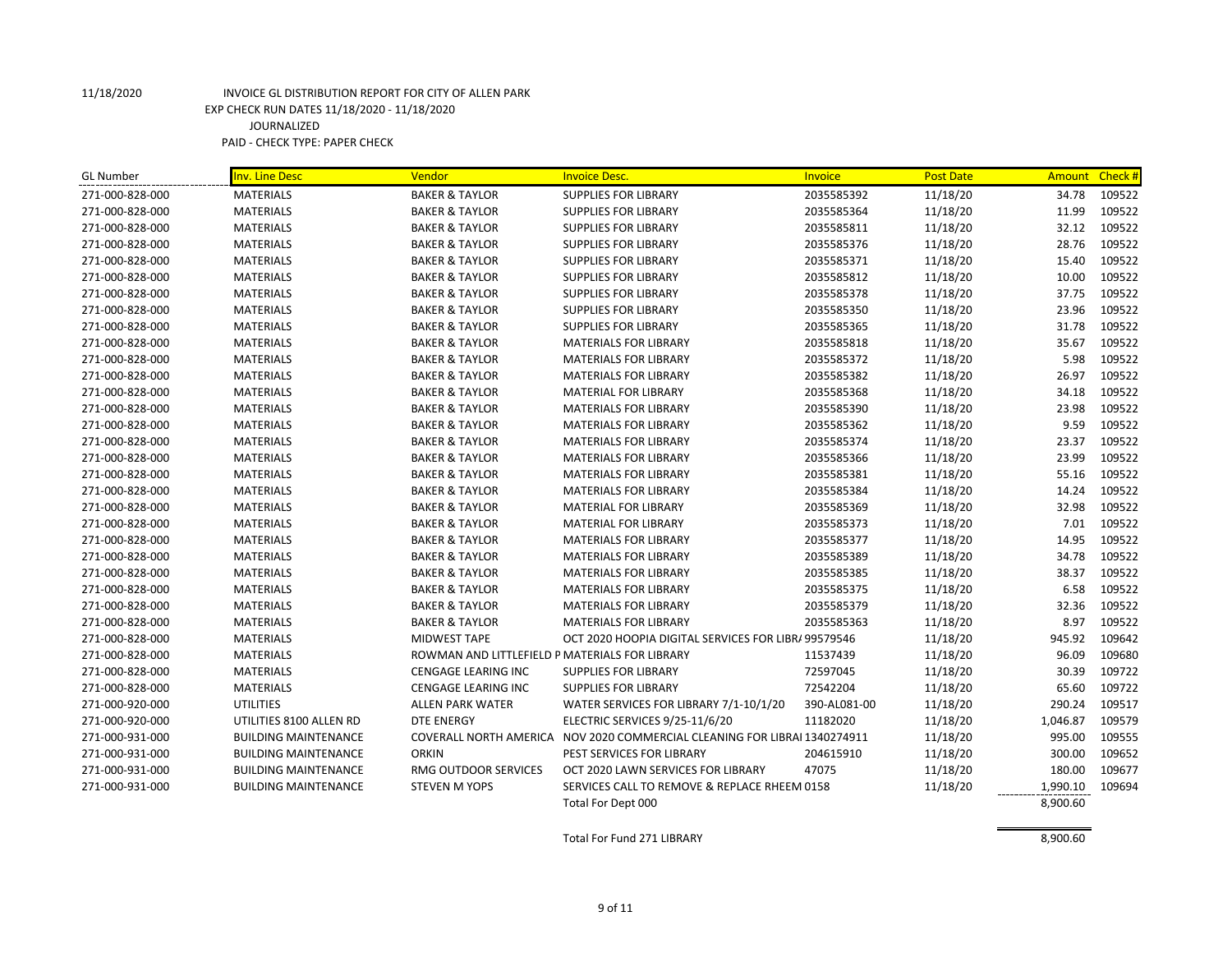| <b>GL Number</b>              | <b>Inv. Line Desc</b>            | Vendor                             | <b>Invoice Desc.</b>                                                   | Invoice         | <b>Post Date</b> | Amount Check # |        |
|-------------------------------|----------------------------------|------------------------------------|------------------------------------------------------------------------|-----------------|------------------|----------------|--------|
| Fund 401 CAPITAL PROJECT FUND |                                  |                                    |                                                                        |                 |                  |                |        |
| Dept 000                      |                                  |                                    |                                                                        |                 |                  |                |        |
| 401-000-985-004               | CAPITAL OUTLAY - PARKS & REC     | <b>GAME TIME</b>                   | RUBBER TILE & BRIER RABBIT PARK MG20167 PJI-0148936                    |                 | 11/18/20         | 90,226.00      | 109723 |
| 401-000-987-300               | CONST-DPS/WATER                  | <b>AVI DEVELOPERS</b>              | PMT #4 FINAL PMT -MASON'S FOR NEW DPS BL1736-4                         |                 | 11/18/20         | 31,821.66      | 109521 |
| 401-000-987-300               | CONST-DPS/WATER                  |                                    | GV CEMENT CONTRACTING C FINAL PMT #4 FOR CONSTRUCTION AT NEW DP 1736-4 |                 | 11/18/20         | 37,039.04      | 109602 |
| 401-000-987-300               | CONST-DPS/WATER                  | <b>JS VIG CONSTRUCTION CO</b>      | FINAL PMT #4 NEW DPS BUILDING                                          | 1736-4          | 11/18/20         | 393,192.39     | 109621 |
| 401-000-987-300               | CONST-DPS/WATER                  |                                    | G2 CONSULTING GROUP LLC SOIL INSPECTION SERVICES FOR DPS               | 202620          | 11/18/20         | 3,505.00       | 109721 |
|                               |                                  |                                    | Total For Dept 000                                                     |                 |                  | 555,784.09     |        |
|                               |                                  |                                    |                                                                        |                 |                  |                |        |
|                               |                                  |                                    | Total For Fund 401 CAPITAL PROJECT FUND                                |                 |                  | 555,784.09     |        |
| Fund 592 WATER & SEWER        |                                  |                                    |                                                                        |                 |                  |                |        |
| Dept 600 WATER                |                                  |                                    |                                                                        |                 |                  |                |        |
| 592-600-745-400               | <b>METER MAINTENANCE 4932</b>    |                                    | <b>GREAT LAKES ACE HARDWAR OCT 2020 SUPPLIES PURCHASES</b>             | <b>OCT 2020</b> | 11/18/20         | 9.24           | 109511 |
| 592-600-745-400               | <b>METER MAINTENANCE</b>         | CORE & MAIN LP                     | <b>PARTS</b>                                                           | N235558         | 11/18/20         | 245.00         | 109553 |
| 592-600-745-400               | <b>METER MAINTENANCE</b>         | CORE & MAIN LP                     | <b>PARTS</b>                                                           | N227519         | 11/18/20         | 1,245.00       | 109553 |
| 592-600-873-000               | <b>MAIN MAINTENANCE</b>          | CORE & MAIN LP                     | <b>PARTS</b>                                                           | N250317         | 11/18/20         | 658.44         | 109553 |
| 592-600-873-000               | <b>MAIN MAINTENANCE</b>          | D & L GARDEN CENTER, INC. SUPPLIES |                                                                        | 13898           | 11/18/20         | 120.00         | 109557 |
| 592-600-873-000               | <b>MAIN MAINTENANCE</b>          | D & L GARDEN CENTER, INC. SUPPLIES |                                                                        | 13886           | 11/18/20         | 90.00          | 109557 |
| 592-600-873-000               | <b>MAIN MAINTENANCE</b>          | HURON SOD FARMS, INC.              | <b>SUPPLIES</b>                                                        | 6350            | 11/08/20         | 262.00         | 109615 |
| 592-600-873-000               | <b>MAIN MAINTENANCE</b>          | LOWE'S                             | OCT 2020 PURCHASES                                                     | <b>OCT 2020</b> | 11/18/20         | 326.80         | 109630 |
| 592-600-873-000               | <b>MAIN MAINTENANCE</b>          |                                    | MICHIGAN BUSINESS & AUCT SERVICES FOR ALLEN PARK WATER DEPT            | 107316          | 11/18/20         | 13.05          | 109664 |
| 592-600-978-004               | <b>CROSS CONNECTION PROGRAM</b>  | HYDRO DESIGNS, INC.                | OCT 2020 CROSS CON INSPECTION RESIDENTIA 0059309-IN                    |                 | 11/18/20         | 4,934.00       | 109616 |
| 592-600-978-004               | <b>CROSS CONNECTION PROGRAM</b>  | HYDRO DESIGNS, INC.                | OCT 2020 CROSS CONN INSPECTION COMMER(0059567-IN                       |                 | 11/18/20         | 1,500.00       | 109616 |
|                               |                                  |                                    | Total For Dept 600 WATER                                               |                 |                  | 9,403.53       |        |
| Dept 601 601 SEWER            |                                  |                                    |                                                                        |                 |                  |                |        |
| 592-601-745-300               | STORM/CB MAINTENANCE             | DIX BLOCK & SUPPLY CO.             | <b>SUPPLIES</b>                                                        | 149166          | 11/18/20         | 640.64         | 109565 |
| 592-601-745-300               | STORM/CB MAINTENANCE             | SAVONE CEMENT, INC.                | REMOVE & REPLACE PAVEMENT WATSON/RUS 10317-598                         |                 | 11/08/20         | 10,461.20      | 109681 |
| 592-601-757-000               | <b>OPERATING SUPPLIES</b>        | <b>SMART BILL</b>                  | OCT 2020 WATER BILLS & SUPPLIES                                        | 45182-S         | 11/18/20         | 1,970.05       | 109688 |
| 592-601-920-000               | UTILITIES 24060 OUTER DR         | <b>DTE ENERGY</b>                  | ELECTRIC SERVICES 9/25-11/6/20                                         | 11182020        | 11/18/20         | 3,195.86       | 109579 |
| 592-601-927-050               | SEWAGE DISPOSAL-GLWA             |                                    | GREAT LAKES WATER AUTHO OCT 2020 SEWAGE CHARGES                        | OCTSEWAGE       | 11/18/20         | 71,200.00      | 109561 |
| 592-601-930-000               | <b>SEWER MAINTENANCE</b>         | JACK DOHENY COMPANIES              | <b>PARTS</b>                                                           | 108577          | 11/18/20         | 1,325.00       | 109568 |
|                               |                                  |                                    | Total For Dept 601 601 SEWER                                           |                 |                  | 88,792.75      |        |
| Dept 603 603 BASIN            |                                  |                                    |                                                                        |                 |                  |                |        |
| 592-603-853-000               | <b>TELEPHONE</b>                 | <b>VERIZON WIRELESS</b>            | PUMP STN SERVICES 10/11-11/10/20                                       | 9866685310      | 11/18/20         | 249.09         | 109706 |
| 592-603-853-000               | TELEPHONE JUSTIN OGDEN           | <b>VERIZON WIRELESS</b>            | CITY PHONE SERVICES 10/2-11/01/20                                      | 9866007030      | 11/18/20         | 488.10         | 109707 |
| 592-603-920-000               | UTILITIES 1840 DIX RD            | <b>DTE ENERGY</b>                  | ELECTRIC SERVICES 9/25-11/6/20                                         | 11182020        | 11/18/20         | 4,602.03       | 109579 |
| 592-603-930-000               | SEWER MAINTENANCE 4930           |                                    | GREAT LAKES ACE HARDWAR OCT 2020 SUPPLIES PURCHASES                    | <b>OCT 2020</b> | 11/18/20         | 109.51         | 109511 |
| 592-603-931-000               | <b>BUILDING MAINTENANCE 4945</b> |                                    | <b>GREAT LAKES ACE HARDWAR OCT 2020 SUPPLIES PURCHASES</b>             | <b>OCT 2020</b> | 11/18/20         | 34.16          | 109511 |